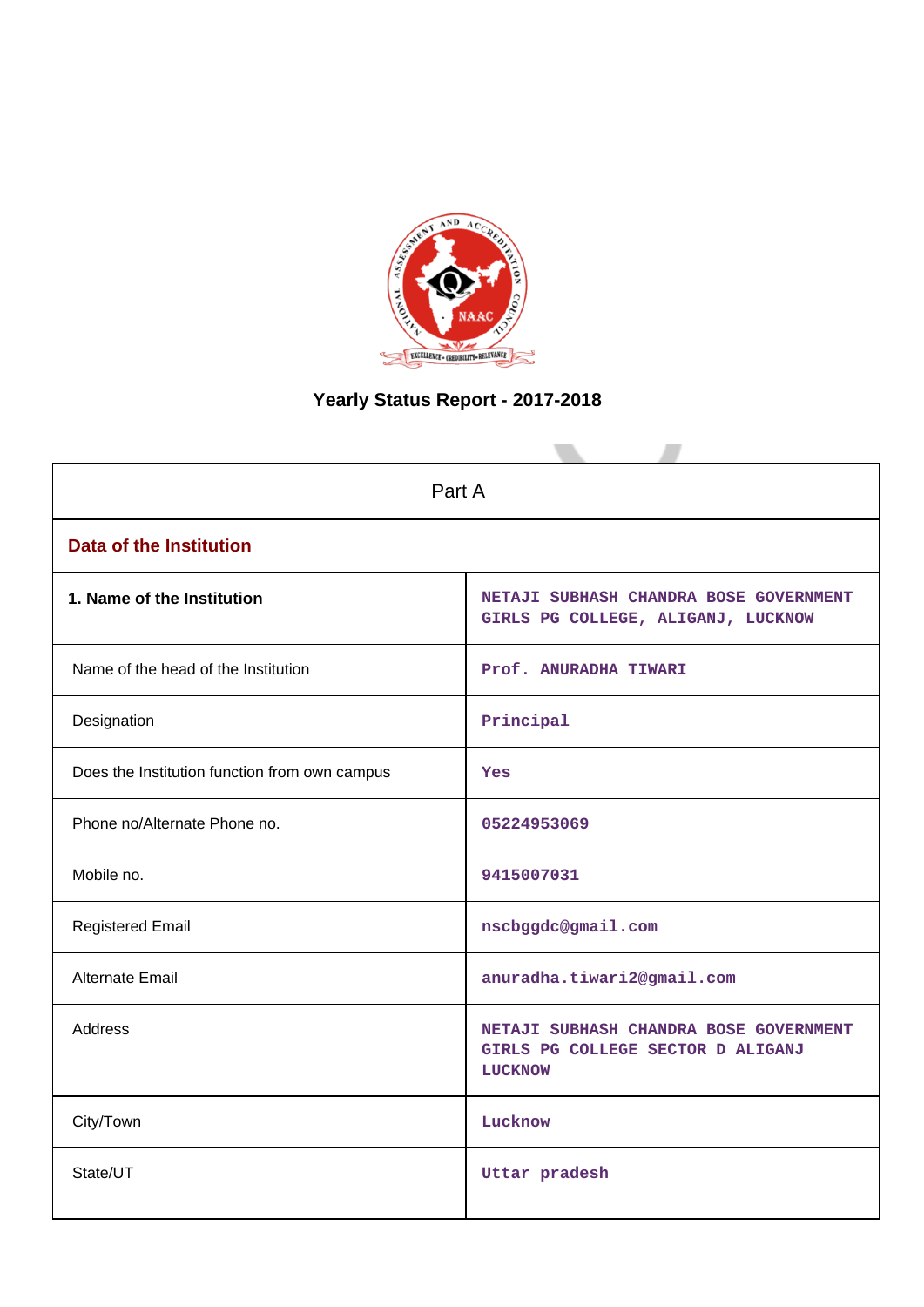| Pincode                                | 226024                          |  |  |  |  |
|----------------------------------------|---------------------------------|--|--|--|--|
| 2. Institutional Status                |                                 |  |  |  |  |
| Affiliated / Constituent               | Affiliated                      |  |  |  |  |
| Type of Institution                    | Women                           |  |  |  |  |
| Location                               | Urban                           |  |  |  |  |
| <b>Financial Status</b>                | state                           |  |  |  |  |
| Name of the IQAC co-ordinator/Director | DR SHIVANI SRIVASTAVA           |  |  |  |  |
| Phone no/Alternate Phone no.           | 05224953069                     |  |  |  |  |
| Mobile no.                             | 9415140000                      |  |  |  |  |
| <b>Registered Email</b>                | shivanisrivastava1964@yahoo.com |  |  |  |  |
| Alternate Email                        | rshmbishnoi@gmail.com           |  |  |  |  |
| 3. Website Address                     |                                 |  |  |  |  |

| Web-link of the AQAR: (Previous Academic Year)                           | https://nscbonline.in/agar.aspx                                          |
|--------------------------------------------------------------------------|--------------------------------------------------------------------------|
| 4. Whether Academic Calendar prepared during<br>the year                 | Yes                                                                      |
| if yes, whether it is uploaded in the institutional website:<br>Weblink: | https://nscbonline.in/Downloads/naac/Ac<br>ademic Calendar 2016 2017.pdf |

## **5. Accrediation Details**

| Cycle | Grade | <b>CGPA</b> | Year of      | Validity                 |                          |
|-------|-------|-------------|--------------|--------------------------|--------------------------|
|       |       |             | Accrediation | Period From              | Period To                |
|       | в     | 70.50       | 2007         | $31 - \text{Mar} - 2007$ | $31 - \text{Mar} - 2012$ |
|       | в     | 2.35        | 2015         | $01 - May - 2015$        | $30 - Apr - 2020$        |

**6. Date of Establishment of IQAC 27-Jul-2005**

## **7. Internal Quality Assurance System**

Quality initiatives by IQAC during the year for promoting quality culture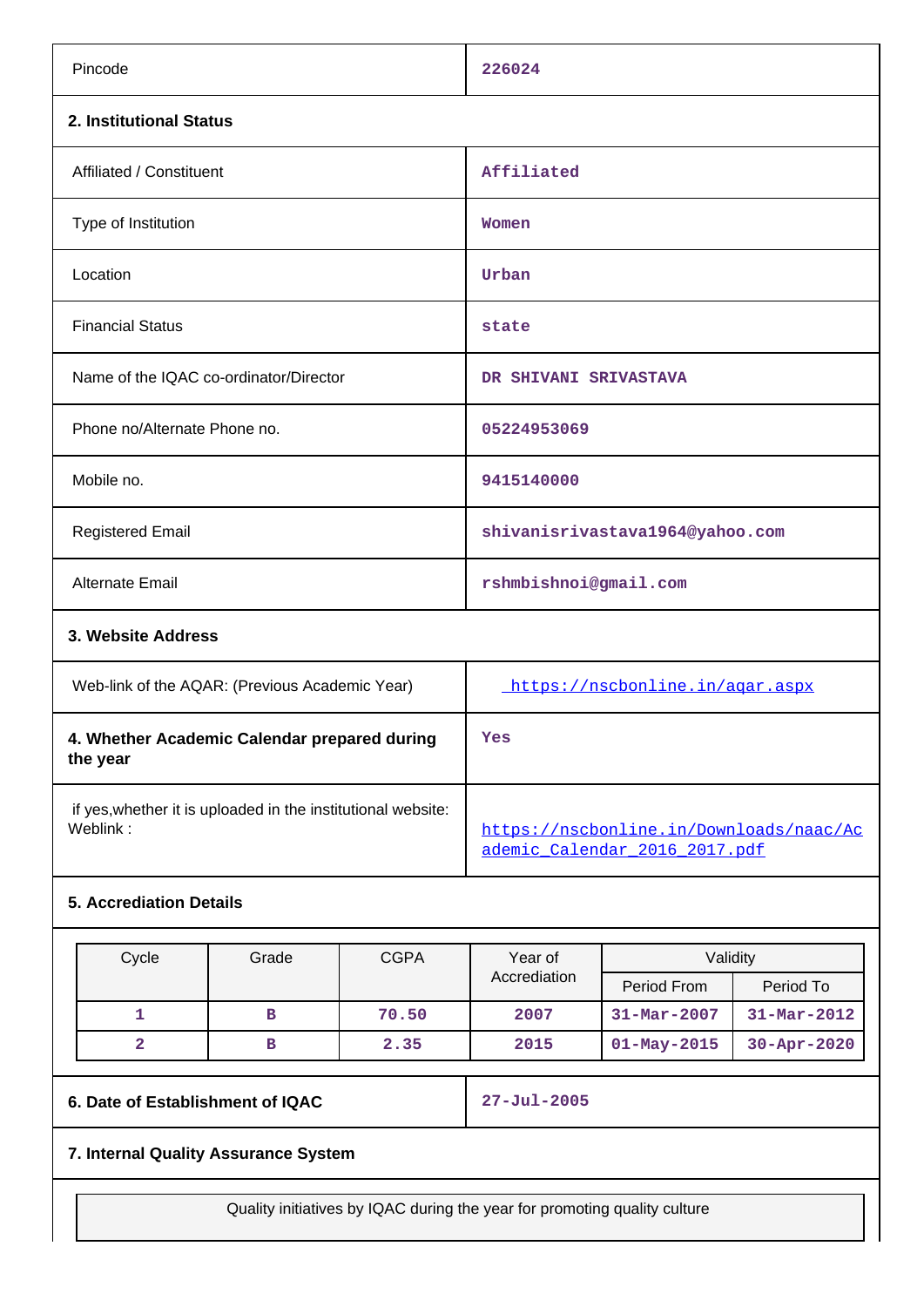| Item /Title of the quality initiative by<br><b>IOAC</b>                                                                     |        |                                                   | Date & Duration                   |    |                    | Number of participants/ beneficiaries |
|-----------------------------------------------------------------------------------------------------------------------------|--------|---------------------------------------------------|-----------------------------------|----|--------------------|---------------------------------------|
| inclusion of college<br>under section twelve B of<br>UGC ACT                                                                |        | $21 - Ju1 - 2017$<br>01                           |                                   | 21 |                    |                                       |
| computer course for<br>students                                                                                             |        |                                                   | $17 - Nov - 2017$<br>45           |    |                    | 50                                    |
| National seminar on<br>ecological degradation<br>and environment                                                            |        |                                                   | $02 - Feb - 2018$<br>$\mathbf{2}$ |    |                    | 400                                   |
|                                                                                                                             |        |                                                   | View File                         |    |                    |                                       |
| 8. Provide the list of funds by Central/ State Government- UGC/CSIR/DST/DBT/ICMR/TEQIP/World<br><b>Bank/CPE of UGC etc.</b> |        |                                                   |                                   |    | Year of award with |                                       |
| Institution/Departmen<br>t/Faculty                                                                                          | Scheme |                                                   | <b>Funding Agency</b>             |    | duration           | Amount                                |
|                                                                                                                             |        | No Data Entered/Not Applicable!!!                 |                                   |    |                    |                                       |
|                                                                                                                             |        |                                                   | No Files Uploaded !!!             |    |                    |                                       |
| 9. Whether composition of IQAC as per latest<br><b>NAAC</b> guidelines:                                                     |        |                                                   | Yes                               |    |                    |                                       |
| Upload latest notification of formation of IQAC                                                                             |        |                                                   | View File                         |    |                    |                                       |
| 10. Number of IQAC meetings held during the<br>year :                                                                       |        |                                                   | 3                                 |    |                    |                                       |
| The minutes of IQAC meeting and compliances to the<br>decisions have been uploaded on the institutional<br>website          |        |                                                   | Yes                               |    |                    |                                       |
| Upload the minutes of meeting and action taken report                                                                       |        |                                                   | <u>View File</u>                  |    |                    |                                       |
| 11. Whether IQAC received funding from any of<br>the funding agency to support its activities<br>during the year?           |        |                                                   | No                                |    |                    |                                       |
| 12. Significant contributions made by IQAC during the current year(maximum five bullets)                                    |        |                                                   |                                   |    |                    |                                       |
| חסמסס                                                                                                                       |        | $201718$ In $T02C$ meeting conducted on $24$ 9 18 |                                   |    |                    | the work of the                       |

**ACTION TAKEN REPORT 201718 In IQAC meeting conducted on 24.9.18, the work of the previous year (201718) was reviewed, and further agendas were discussed. Committee analyzed the tenpoint agenda of the previous years (201718) and FOLLOWING ARE THE ACTION TAKEN REPORT OF THE YEAR 201718 S.No. Agenda Points Progress Report 1 Demanding grant from UGC under Basic Development Grant Work was done last year (UGC committee) 2 Preformation of academic calendar Done (Principal) 3 To get Eresources (DelNET, NList) Work done by library (Pratima Sharma) 4 To conduct seminars, workshops and conferences National Seminar – 1 Student Seminar – 1 International conference – 1 Workshop – 1 5 Wall Magazine Operational by Pratima Sharma 6 Awareness about plantation and cleanliness among**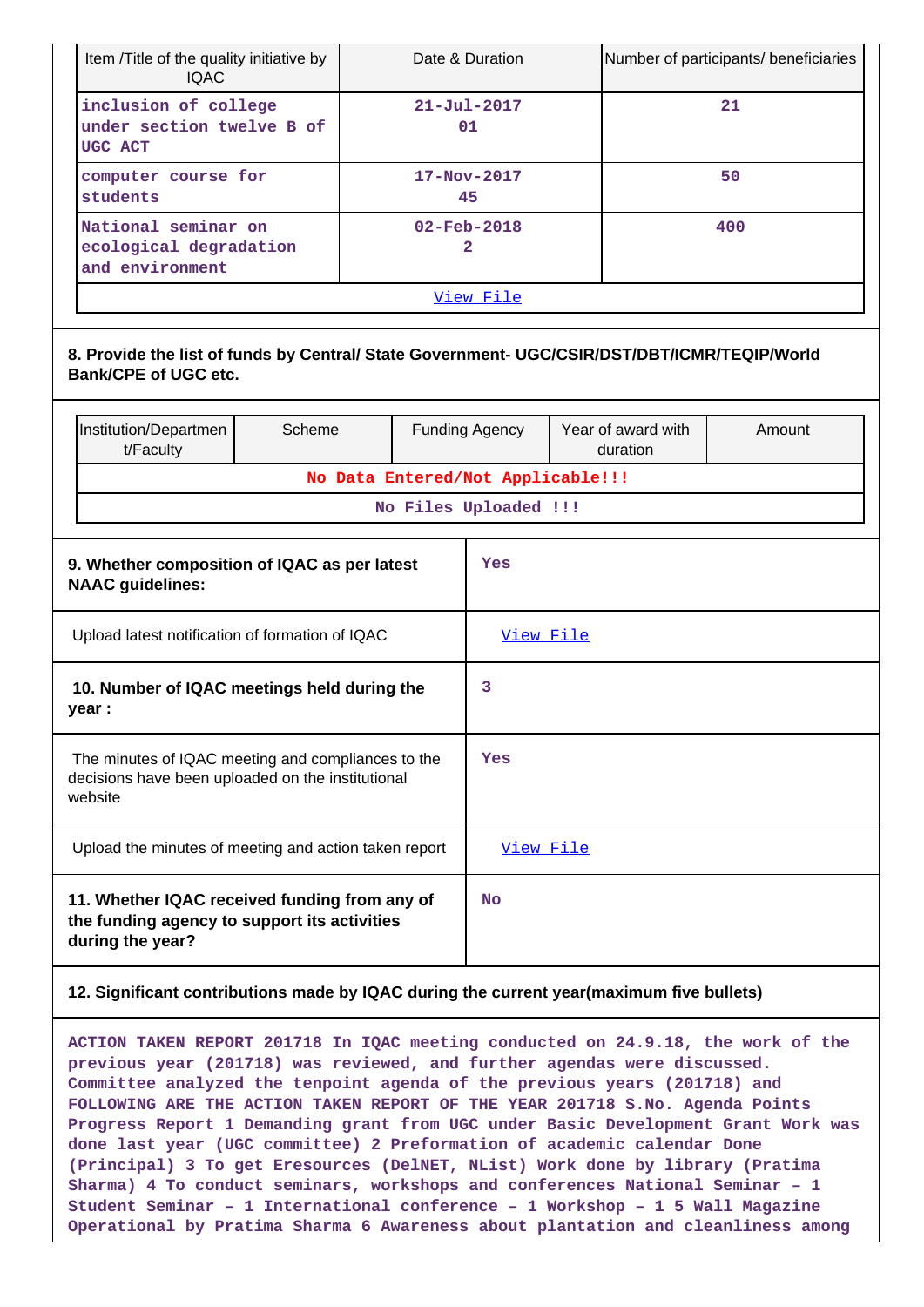**students Establishment of Ecorestoration club and vast treeplantation was done. Slogan, poster and rangoli competitions were conducted.**

### [View File](https://assessmentonline.naac.gov.in/public/Postacc/Contribution/7513_Contribution.xlsx)

**13. Plan of action chalked out by the IQAC in the beginning of the academic year towards Quality Enhancement and outcome achieved by the end of the academic year**

| Plan of Action                                                                                                                                                    | Achivements/Outcomes                                                                                                                      |  |  |
|-------------------------------------------------------------------------------------------------------------------------------------------------------------------|-------------------------------------------------------------------------------------------------------------------------------------------|--|--|
| Demanding grant from UGC under Basic<br>Development Grant                                                                                                         | Work was done last year (UGC committee)<br>and rusa committee                                                                             |  |  |
| Pre-formation of academic calendar                                                                                                                                | Done (Principal)                                                                                                                          |  |  |
| To get E-resources (Del-NET, N-List)                                                                                                                              | Work done by library                                                                                                                      |  |  |
| To conduct seminars, workshops and<br>conferences                                                                                                                 | National Seminar - 1 Student Seminar -<br>1 International conference - 1 Workshop<br>$-1$                                                 |  |  |
| Wall Magazine                                                                                                                                                     | Operational by Pratima Sharma                                                                                                             |  |  |
| Awareness about plantation and<br>cleanliness among students                                                                                                      | Establishment of Eco-restoration club<br>and vast tree-plantation was done.<br>Slogan, poster and rangoli competitions<br>were conducted. |  |  |
| Seeking the positions sought from the<br>Directorate and Secretariat in relation progress (Office)<br>to the vacant posts and additional<br>posts in the college. | Letters issued by the principal In                                                                                                        |  |  |
| Building IQAC link on website                                                                                                                                     | In progress (Office)                                                                                                                      |  |  |
| Efforts made by the college<br>administration to install solar power<br>plants                                                                                    | College striving (Office)                                                                                                                 |  |  |
| Conducting Green Audit and tree<br>plantation in college                                                                                                          | In progress                                                                                                                               |  |  |
|                                                                                                                                                                   | View File                                                                                                                                 |  |  |
| 14. Whether AQAR was placed before statutory<br>body ?                                                                                                            | No.                                                                                                                                       |  |  |
| 15. Whether NAAC/or any other accredited<br>body(s) visited IQAC or interacted with it to<br>assess the functioning?                                              | No                                                                                                                                        |  |  |
| 16. Whether institutional data submitted to<br><b>AISHE:</b>                                                                                                      | Yes                                                                                                                                       |  |  |
| Year of Submission                                                                                                                                                | 2018                                                                                                                                      |  |  |
| Date of Submission                                                                                                                                                | $27 - Feb - 2018$                                                                                                                         |  |  |
|                                                                                                                                                                   |                                                                                                                                           |  |  |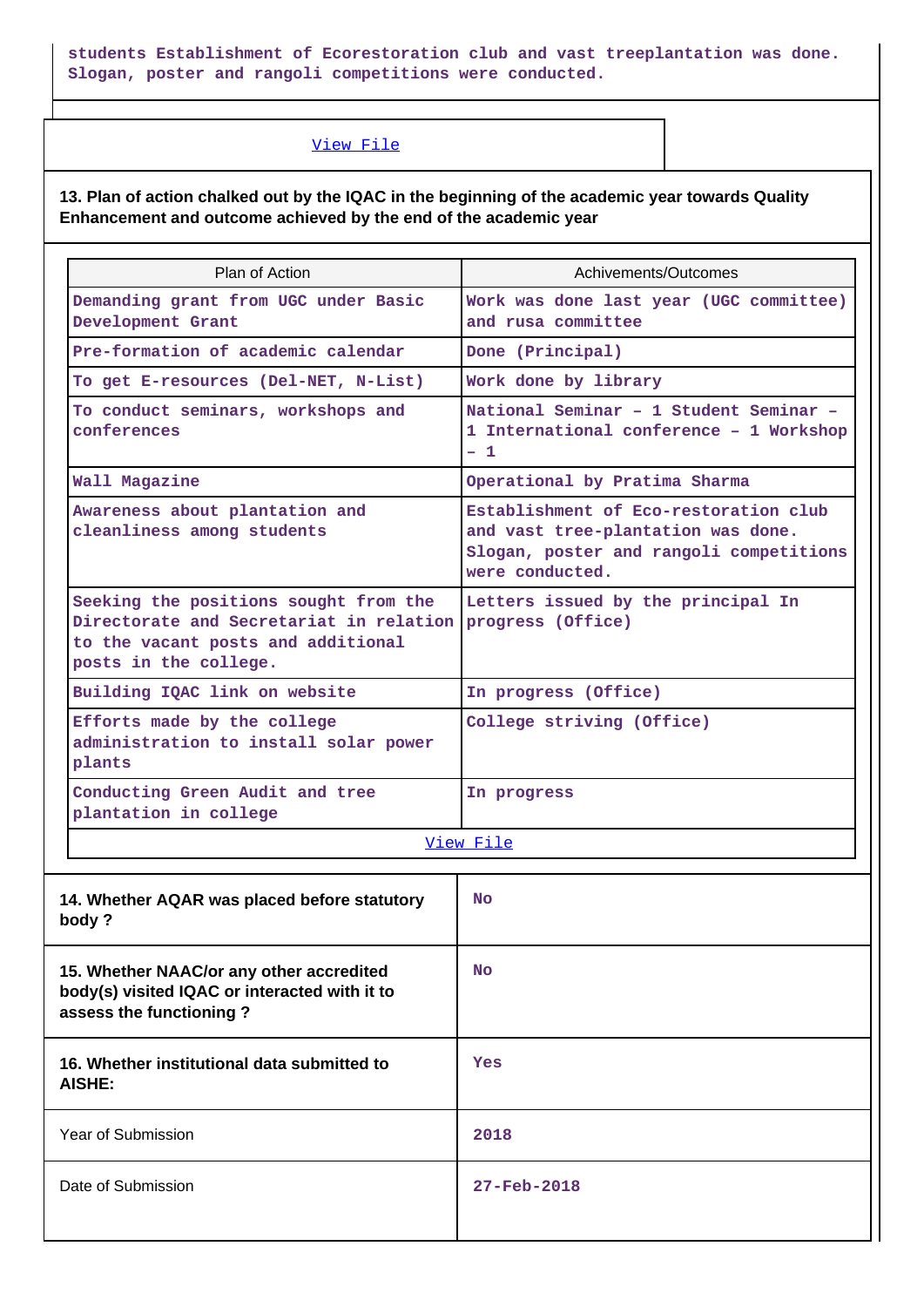**Part B** 

## **CRITERION I – CURRICULAR ASPECTS**

## **1.1 – Curriculum Planning and Implementation**

 1.1.1 – Institution has the mechanism for well planned curriculum delivery and documentation. Explain in 500 words

 **Netaji Subhash Chandra Bose Government Girls PG College is affiliated to the University of Lucknow and follows the curriculum prescribed by the University. Curricular aspects of the courses taught at our college are governed by ordinance and guidelines as issued by University of Lucknow from time to time. Academic calender of the college is planned well in advance by the college for the proper implementation of the curriculum. Along with these, broad vision and goals of the college are also taken into account for the effective implementation of the curriculum. As there are a few faculty members, there is scope for direct interaction among faculty members of various streams and departments as well as with the Head of institution. The Principal convenes a meeting at the beginning of the session which is mandatory for all staff members to join. Issues related to admission and strategies for teachinglearning methodology is discussed and debated. Our college offers degree courses viz; BA, B.Sc and B.Com along with Post-graduate degree in four subjects- Home Science,Sociology, History (AIH) and Economics. All the faculty members are required to prepare a teaching/ academic plan for effective implementation of the syllabus according to the prescribed norms. The Principal monitors the effective implementation of the teaching plan as finalized. Various course delivery methods are followed by the faculty such as lectures, practical labs, study tour etc. The college has adopted various methods to facilitate weak students to cope with study related problems through mentorship, tutorials/remedial teaching classes. The entire focus is studentcentric. Some teachers are also members of Board of Studies and play a vital role with respect to syllabus revision, methodology of implementation etc. Almost all the departments have their own departmental library from where students can easily obtain necessary books and journals. Teachers have the liberty to decide their own methodology based on the need of the subject and that of the learners. The college attempts to provide the teachers and students with reasonable infra-structure and resources at its disposal. In this backdrop the college follows the given vision and mission. VISION To create conducive atmosphere for an all-round development and continual growth of students. And to focus on the enhancement of their emotional sensibility in order to ensure smooth transmission and mastery of cultural and employable skills. MISSION - To encourage development and expansion of physical and intellectual capabilities. - To develop disciplinary and humanistic approach in various walks of life. - To promote cultural values such as art, literature, music and aesthetics. - To ensure sustenance of self- confidence and cognitive intelligence. - To develop proficiency in communication technology in the context of modern era. - To ensure a combination of ancient and modern teaching methods.**

| 1.1.2 – Certificate/ Diploma Courses introduced during the academic year |                 |                          |                 |                                                 |                      |  |  |
|--------------------------------------------------------------------------|-----------------|--------------------------|-----------------|-------------------------------------------------|----------------------|--|--|
| Certificate                                                              | Diploma Courses | Dates of<br>Introduction | <b>Duration</b> | Focus on employ<br>ability/entreprene<br>urship | Skill<br>Development |  |  |
| NA                                                                       | NA              | 01/12/2018               |                 | NA                                              | <b>NA</b>            |  |  |
|                                                                          |                 |                          |                 |                                                 |                      |  |  |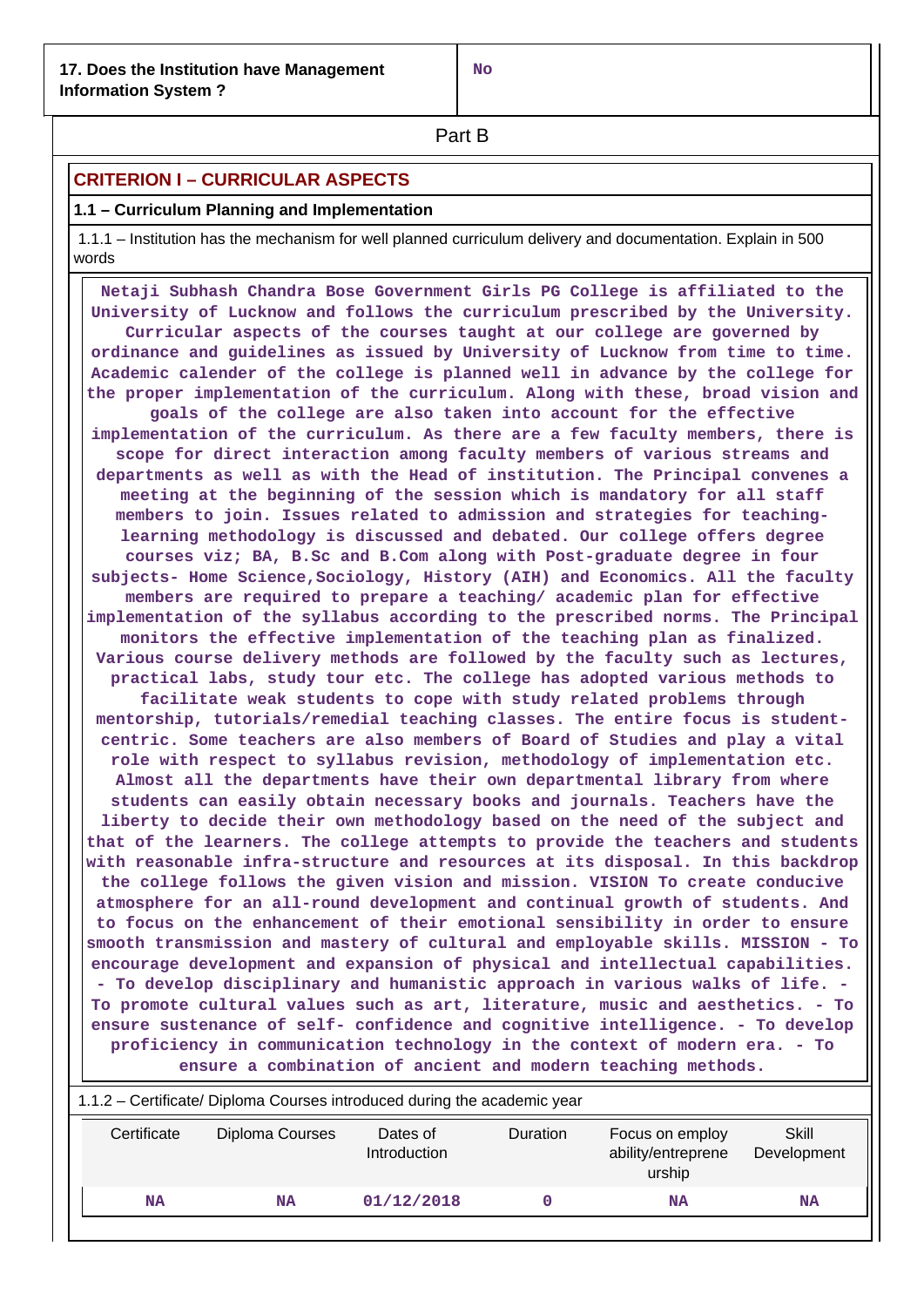| 1.2 - Academic Flexibility                                                                                                                                                                                                              |                          |                                                                 |  |  |  |  |
|-----------------------------------------------------------------------------------------------------------------------------------------------------------------------------------------------------------------------------------------|--------------------------|-----------------------------------------------------------------|--|--|--|--|
| 1.2.1 – New programmes/courses introduced during the academic year                                                                                                                                                                      |                          |                                                                 |  |  |  |  |
| Programme/Course                                                                                                                                                                                                                        | Programme Specialization | Dates of Introduction                                           |  |  |  |  |
| <b>BA</b>                                                                                                                                                                                                                               | <b>NA</b>                | 01/12/2018                                                      |  |  |  |  |
|                                                                                                                                                                                                                                         | No file uploaded.        |                                                                 |  |  |  |  |
| 1.2.2 - Programmes in which Choice Based Credit System (CBCS)/Elective course system implemented at the<br>affiliated Colleges (if applicable) during the academic year.                                                                |                          |                                                                 |  |  |  |  |
| Name of programmes adopting<br><b>CBCS</b>                                                                                                                                                                                              | Programme Specialization | Date of implementation of<br><b>CBCS/Elective Course System</b> |  |  |  |  |
| <b>BA</b>                                                                                                                                                                                                                               | <b>NA</b>                | 01/12/2018                                                      |  |  |  |  |
| 1.2.3 - Students enrolled in Certificate/ Diploma Courses introduced during the year                                                                                                                                                    |                          |                                                                 |  |  |  |  |
|                                                                                                                                                                                                                                         | Certificate              | Diploma Course                                                  |  |  |  |  |
| <b>Number of Students</b>                                                                                                                                                                                                               | <b>Nil</b>               | Nil                                                             |  |  |  |  |
| 1.3 - Curriculum Enrichment                                                                                                                                                                                                             |                          |                                                                 |  |  |  |  |
| 1.3.1 - Value-added courses imparting transferable and life skills offered during the year                                                                                                                                              |                          |                                                                 |  |  |  |  |
| <b>Value Added Courses</b>                                                                                                                                                                                                              | Date of Introduction     | Number of Students Enrolled                                     |  |  |  |  |
| FRUIT AND VEGETABLE<br><b>PRESERVATION</b>                                                                                                                                                                                              | 09/01/2018               | 41                                                              |  |  |  |  |
| <b>COMPUTER COURSE</b>                                                                                                                                                                                                                  | 17/11/2017               | 50                                                              |  |  |  |  |
|                                                                                                                                                                                                                                         | View File                |                                                                 |  |  |  |  |
| 1.3.2 - Field Projects / Internships under taken during the year                                                                                                                                                                        |                          |                                                                 |  |  |  |  |
| Project/Programme Title                                                                                                                                                                                                                 | Programme Specialization | No. of students enrolled for Field<br>Projects / Internships    |  |  |  |  |
| MA                                                                                                                                                                                                                                      | <b>HOME SCIENCE</b>      | 17                                                              |  |  |  |  |
|                                                                                                                                                                                                                                         | No file uploaded.        |                                                                 |  |  |  |  |
| 1.4 - Feedback System                                                                                                                                                                                                                   |                          |                                                                 |  |  |  |  |
| 1.4.1 – Whether structured feedback received from all the stakeholders.                                                                                                                                                                 |                          |                                                                 |  |  |  |  |
| <b>Students</b>                                                                                                                                                                                                                         |                          | Yes                                                             |  |  |  |  |
| <b>Teachers</b>                                                                                                                                                                                                                         |                          | No                                                              |  |  |  |  |
| <b>Employers</b>                                                                                                                                                                                                                        |                          | No                                                              |  |  |  |  |
| Alumni                                                                                                                                                                                                                                  |                          | Yes                                                             |  |  |  |  |
| Parents                                                                                                                                                                                                                                 |                          | Yes                                                             |  |  |  |  |
| 1.4.2 - How the feedback obtained is being analyzed and utilized for overall development of the institution?<br>(maximum 500 words)                                                                                                     |                          |                                                                 |  |  |  |  |
| <b>Feedback Obtained</b>                                                                                                                                                                                                                |                          |                                                                 |  |  |  |  |
| Our college has well developed mechanism of collecting feedback from different<br>stakeholders. The head of the institution analyse the feedback and suggest<br>reforms and actions for the persons concerned. Feedback is collected at |                          |                                                                 |  |  |  |  |

**department and institutional level in which views on the curriculum teaching schedules teaching tools and students outcomes are discussed. The student feedback on the staff is taken regularly in order to ensure smooth teaching learning expression and enhance the overall learning of student the opinion**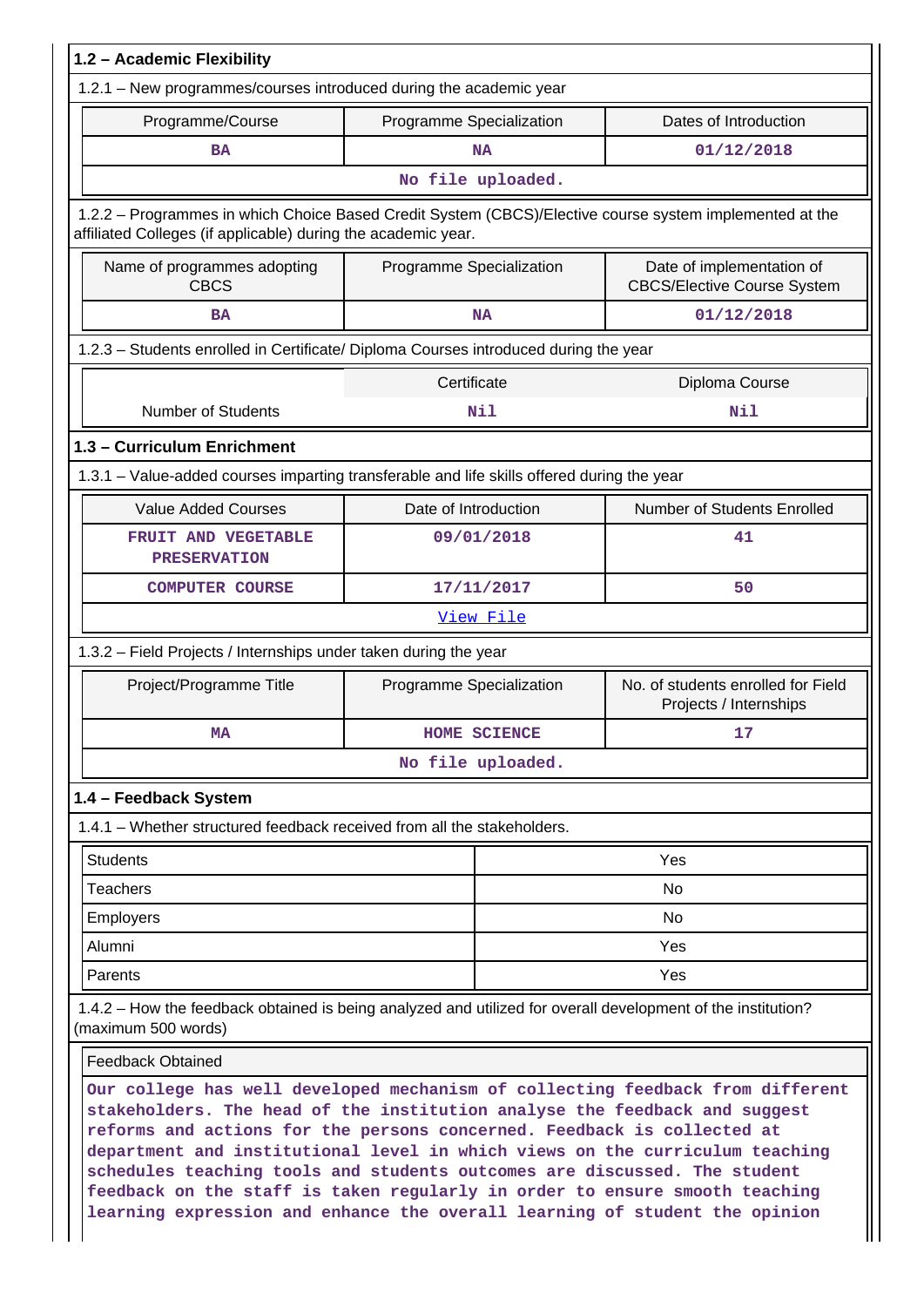**replied by the student not only reflect thoughts on the issues but some constructive suggestions to improve the overall teaching learning process. We have a formal system of obtaining feedback question are distributed to the student and they have to rate various parameters on a 1 to 5 scale The Identity of the student remain anonymous in order to ensure impartiality and confidentiality. The questionnaire contains question based on system curriculum delivery and their level of satisfaction /dissatisfaction in the teaching methods teachers administration views and suggestions. For improvement and so on. There is no system of communicating the said feedback to the university or the directorate. The concerned committee under the guidance of the head of the institution analyse the feedback and suggest reforms and actions for the person concerned. The communication of positive/negative to the concerned remains solely with the head of the institution. The college has made it a practice to conduct regular meeting with all the faculty members. Where the ways and means of enhancing the curriculum academic administrative teaching learning process are discussed. Extension activities are also discussed and debated appropriate suggestions are forward to the respective departments for implementations. As the alumini is concerned to be the brand ambassador of any college/institution, the feedback of the alumni has been given due consideration. Since the last 2 years we have established this practice of taking the feedback of the alumni. The consolidated feedback report is forwarded to the principal for assessing the scope for improvement. Parents have been considered as an important stakeholders of this system hence we have a practice of obtaining and analysing feedback of the parents. Some of the parameters accommodated in the parents feedback include quality of teaching , facilities for students, Wi-Fi toilet facilities. The suggestions provided are also given due consideration to add the overall improvement of the institution.**

## **CRITERION II – TEACHING- LEARNING AND EVALUATION**

#### **2.1 – Student Enrolment and Profile**

#### 2.1.1 – Demand Ratio during the year

| Name of the<br>Programme | Programme<br>Specialization | Number of seats<br>available | Number of<br>Application received | <b>Students Enrolled</b> |  |  |  |
|--------------------------|-----------------------------|------------------------------|-----------------------------------|--------------------------|--|--|--|
| <b>BA</b>                | <b>UG</b>                   | 600                          | 1187                              | 595                      |  |  |  |
| <b>BCom</b>              | <b>UG</b>                   | 120                          | 538                               | 132                      |  |  |  |
| <b>BSC</b>               | <b>UG</b>                   | 100                          | 427                               | 100                      |  |  |  |
| <b>MA</b>                | <b>AIH</b>                  | 60                           | 37                                | 34                       |  |  |  |
| <b>MA</b>                | <b>SOCIOLOGY</b>            | 60                           | 123                               | 60                       |  |  |  |
| <b>MA</b>                | <b>SCIENCE</b><br>HOME      | 20                           | 45                                | 20                       |  |  |  |
| <b>MA</b>                | <b>ECONOMICS</b>            | 60                           | 43                                | 32                       |  |  |  |
|                          | No file uploaded.           |                              |                                   |                          |  |  |  |

#### **2.2 – Catering to Student Diversity**

2.2.1 – Student - Full time teacher ratio (current year data)

| Year                              | Number of<br>students enrolled Students enrolled<br>in the institution<br>(UG) | Number of<br>in the institution<br>(PG) | Number of<br>fulltime teachers<br>available in the<br>institution<br>teaching only UG<br>courses | Number of<br>fulltime teachers<br>available in the<br>institution<br>teaching only PG<br>courses | Number of<br>teachers<br>teaching both UG<br>and PG courses |  |
|-----------------------------------|--------------------------------------------------------------------------------|-----------------------------------------|--------------------------------------------------------------------------------------------------|--------------------------------------------------------------------------------------------------|-------------------------------------------------------------|--|
| 2017                              | 2364                                                                           | 346                                     | 13                                                                                               | Nill                                                                                             |                                                             |  |
| 2.3 – Teaching - Learning Process |                                                                                |                                         |                                                                                                  |                                                                                                  |                                                             |  |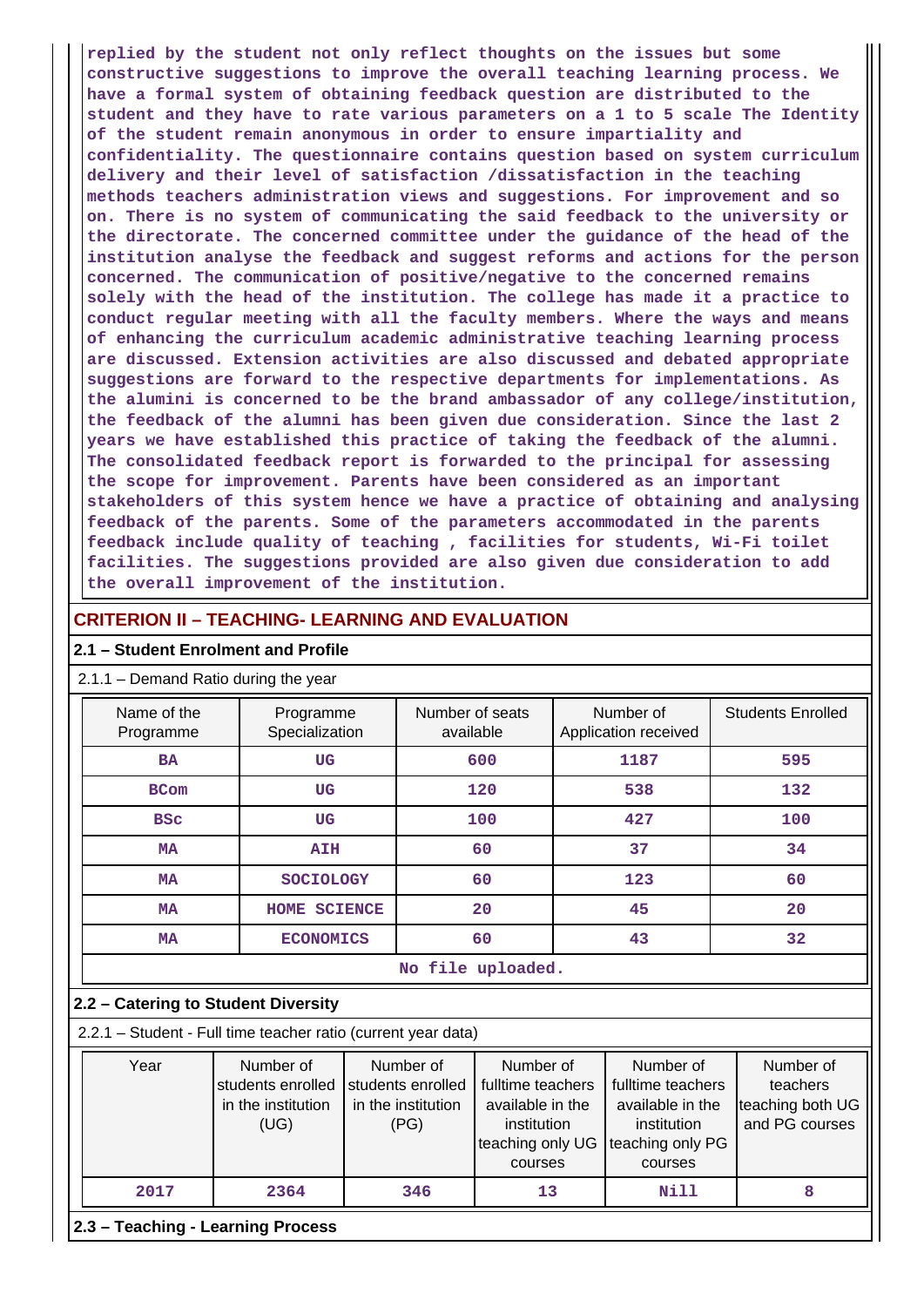2.3.1 – Percentage of teachers using ICT for effective teaching with Learning Management Systems (LMS), Elearning resources etc. (current year data) Number of Teachers on Roll Number of teachers using ICT (LMS, e-Resources) ICT Tools and resources available Number of ICT enabled Classrooms Numberof smart classrooms E-resources and techniques used  **21 13 11 3 Nill 2** [View File of ICT Tools and resources](https://assessmentonline.naac.gov.in/public/Postacc/ict_tools/7513_ict_tools_1603464412.xlsx) **No file uploaded.** 2.3.2 – Students mentoring system available in the institution? Give details. (maximum 500 words) NSCB college has adopted a strong and dynamic mentoring system for students. The role of mentor is to identify skills, interests and strengthen the abilities of mentees. In the process of mentoring, mentor select mentees for counselling and personnel support. Mentor- mentee relationship is designed to provide personnel and professional assistance. For achieving the objectives of this relationship, first year students are chosen for academic and professional support. Mentor- mentees meet as per requirement of mentees and discuss about the support needed. There is active participation of the teachers in guiding and counselling students to be fit physically and mentally. Various counselling activities are done to develop awareness about health and legal women rights. Workshops are organised to aware mentees about various career opportunities regarding several courses and available vacancies in several fields. Mentoring improves performance of the mentees. Mentoring develops better relationships with parents also. Progress of mentees are discussed with the head of the institution monthly and as per suggestion of head of the institution various program, workshop and experts are arranged for overall development of mentees. Number of students enrolled in the institution Number of fulltime teachers Mentor : Mentee Ratio **2658** 21 1:127 **2.4 – Teacher Profile and Quality** 2.4.1 – Number of full time teachers appointed during the year No. of sanctioned positions No. of filled positions | Vacant positions | Positions filled during the current year No. of faculty with Ph.D **23 | 21 | 2** | Nill | 20 2.4.2 – Honours and recognition received by teachers (received awards, recognition, fellowships at State, National, International level from Government, recognised bodies during the year ) Year of Award | Name of full time teachers receiving awards from state level, national level, international level Designation | Name of the award, fellowship, received from Government or recognized bodies  **2017 NA Director NA No file uploaded. 2.5 – Evaluation Process and Reforms** 2.5.1 – Number of days from the date of semester-end/ year- end examination till the declaration of results during the year Programme Name | Programme Code | Semester/ year | Last date of the last semester-end/ yearend examination Date of declaration of results of semesterend/ year- end examination  **BA Nill Year 02/05/2018 18/05/2020 BSc Nill year 09/05/2018 19/05/2018**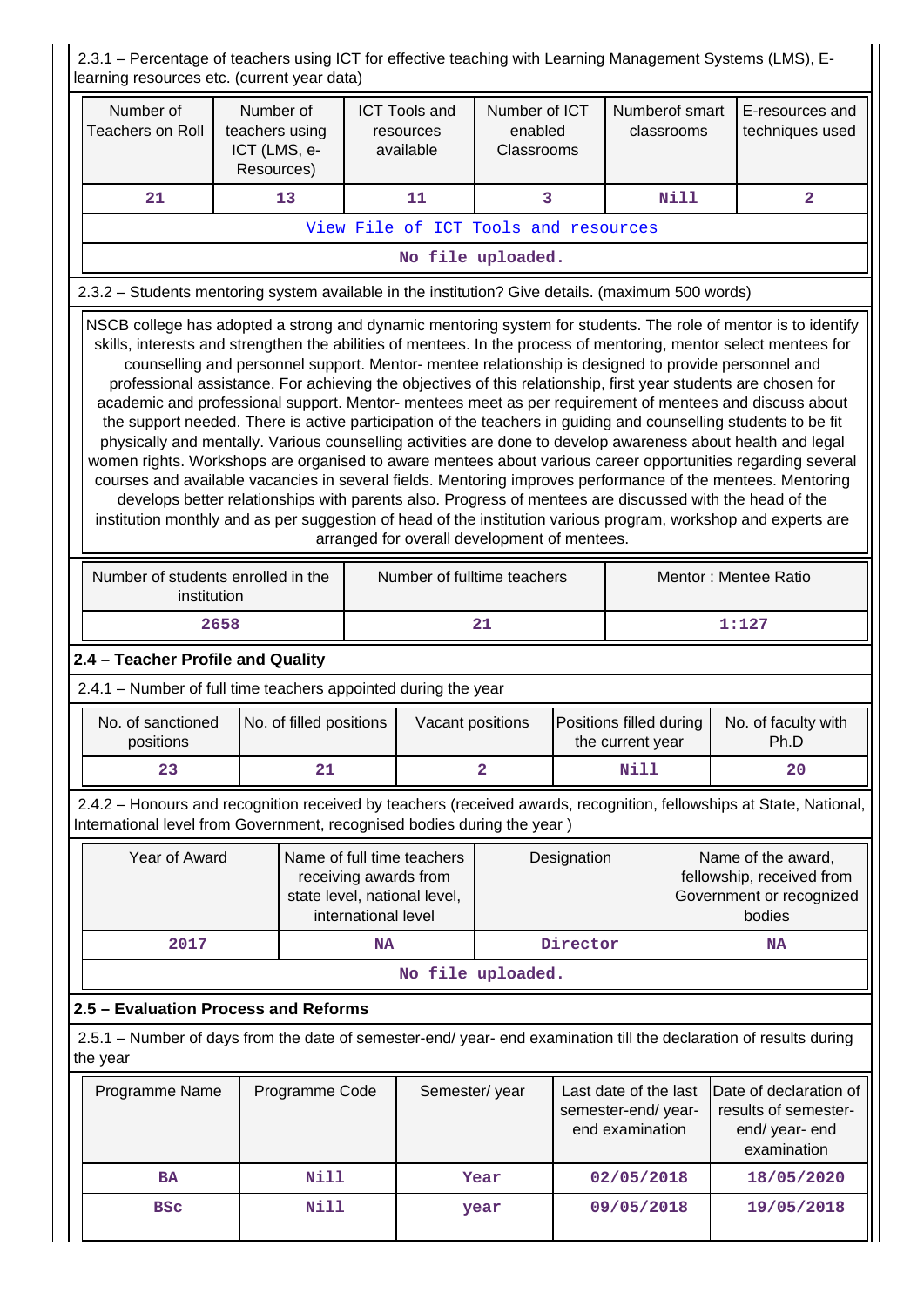| <b>BCom</b> | Nill | Year    | 31/03/2018 | 16/04/2018 |  |  |
|-------------|------|---------|------------|------------|--|--|
| MA          | Nill | AIH Sem | 05/05/2018 | 20/08/2018 |  |  |
| <b>MA</b>   | Nill | Soc Sem | 04/05/2018 | 30/08/2018 |  |  |
| <b>MA</b>   | Nill | H ScSem | 04/05/2018 | 29/08/2018 |  |  |
| <b>MA</b>   | Nill | Eco Sem | 08/05/2018 | 30/08/2018 |  |  |
| View File   |      |         |            |            |  |  |

2.5.2 – Reforms initiated on Continuous Internal Evaluation(CIE) system at the institutional level (250 words)

 **NSCB Govt. college is affiliated to the Lucknow University, Lucknow and adhere to the syllabus laid down by the Lucknow University. We follow number of guidelines and methods to carry out a continuous internal evaluation system at the College level. Orientation programme is conducted at the beginning of the session, an academic calendar and tentative dates of Continuous Internal Evaluation (CIE) are displayed on the notice boards of the college. The students are given the syllabus in detail with the exact segregation of the proportion. Class tests, tutorials, student- seminar, poster presentation is conducted after the end of the units. This allows the students to understand each concept individually as well. Class test, group discussion allows the teachers to assess the performance of learners. Student satisfaction survey and feedback is given to the principal and concerned faculty members. Remedial classes are conducted for the slow learners, absentees, and the students who are engaged in NCC, NSS and Rangers activities.**

 2.5.3 – Academic calendar prepared and adhered for conduct of Examination and other related matters (250 words)

 **In the beginning of the academic year, academic calendar is prepared and displayed on the notice board of the college. Lucknow University also publishes a tentative schedule of internal assessment and sem/year end exam date in the beginning of the session and our college adhered with this to ensure effective time management. And it allows teachers to prepare teaching and assessment plans accordingly. The undergraduate program, yearly examinations are conducted by the university and college conduct internal assessment with the end of the unit. Post graduate course is conducted semester wise and internal theory examination is conducted and marks distribution is done according as per the rules of university of lucknow. Tests are conducted on regular intervals.**

#### **2.6 – Student Performance and Learning Outcomes**

 2.6.1 – Program outcomes, program specific outcomes and course outcomes for all programs offered by the institution are stated and displayed in website of the institution (to provide the weblink)

| $2.6.2$ – Pass percentage of students |                   |                             |                                                                       |                                                              |                 |  |  |
|---------------------------------------|-------------------|-----------------------------|-----------------------------------------------------------------------|--------------------------------------------------------------|-----------------|--|--|
| Programme<br>Code                     | Programme<br>Name | Programme<br>Specialization | Number of<br>students<br>appeared in the<br>final year<br>examination | Number of<br>students passed<br>in final year<br>examination | Pass Percentage |  |  |
| <b>NA</b>                             | <b>BA</b>         | UG                          | 1761                                                                  | 1700                                                         | 96.53           |  |  |
| <b>NA</b>                             | <b>BCom</b>       | UG                          | 344                                                                   | 340                                                          | 98.83           |  |  |
| <b>NA</b>                             | <b>BSC</b>        | UG                          | 267                                                                   | 262                                                          | 98.12           |  |  |
| <b>NA</b>                             | <b>MA</b>         | <b>AIH</b>                  | 81                                                                    | 75                                                           | 92.59           |  |  |
| <b>NA</b>                             | <b>MA</b>         | <b>SOCIOLOGY</b>            | 118                                                                   | 114                                                          | 96.61           |  |  |

<https://nscbonline.in/aqar.aspx>

#### 2.6.2 – Pass percentage of students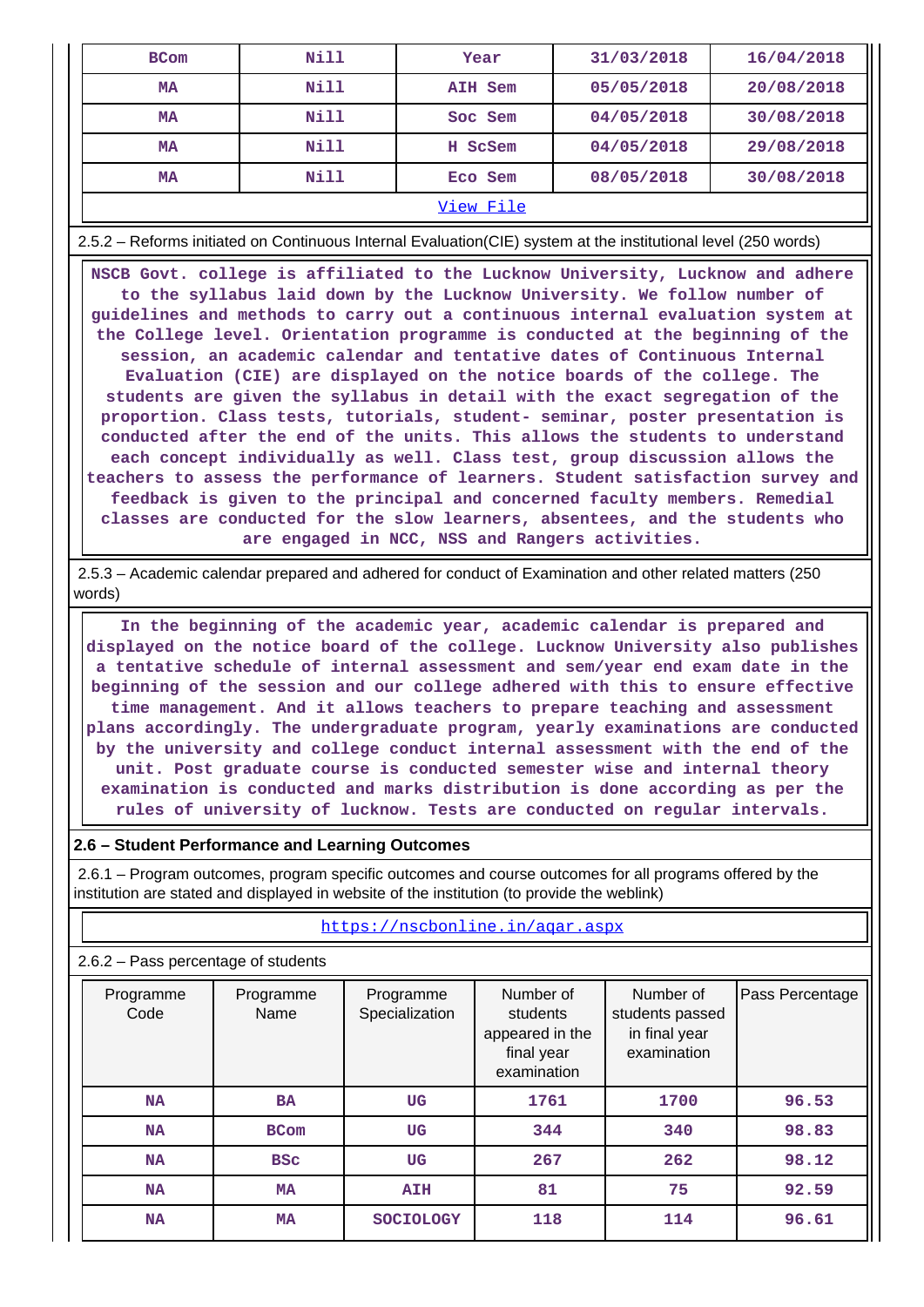|                   | <b>NA</b>                                                                                                                                                                 | MA                     |  | <b>HOME</b><br><b>SCIENCE</b> | 40                                                         |                           |                         | 40            | 100                                |  |
|-------------------|---------------------------------------------------------------------------------------------------------------------------------------------------------------------------|------------------------|--|-------------------------------|------------------------------------------------------------|---------------------------|-------------------------|---------------|------------------------------------|--|
|                   | <b>NA</b>                                                                                                                                                                 | <b>MA</b>              |  | <b>ECONOMICS</b>              | 47                                                         |                           |                         | 45            | 95.74                              |  |
|                   |                                                                                                                                                                           |                        |  |                               | No file uploaded.                                          |                           |                         |               |                                    |  |
|                   | 2.7 - Student Satisfaction Survey                                                                                                                                         |                        |  |                               |                                                            |                           |                         |               |                                    |  |
|                   | 2.7.1 - Student Satisfaction Survey (SSS) on overall institutional performance (Institution may design the<br>questionnaire) (results and details be provided as weblink) |                        |  |                               |                                                            |                           |                         |               |                                    |  |
|                   | https://nscbonline.in/agar.aspx                                                                                                                                           |                        |  |                               |                                                            |                           |                         |               |                                    |  |
|                   | <b>CRITERION III - RESEARCH, INNOVATIONS AND EXTENSION</b>                                                                                                                |                        |  |                               |                                                            |                           |                         |               |                                    |  |
|                   | 3.1 - Resource Mobilization for Research                                                                                                                                  |                        |  |                               |                                                            |                           |                         |               |                                    |  |
|                   | 3.1.1 - Research funds sanctioned and received from various agencies, industry and other organisations                                                                    |                        |  |                               |                                                            |                           |                         |               |                                    |  |
|                   | Nature of the Project                                                                                                                                                     | Duration               |  | Name of the funding<br>agency |                                                            | Total grant<br>sanctioned |                         |               | Amount received<br>during the year |  |
|                   | Any Other<br>(Specify)                                                                                                                                                    | 0                      |  |                               | <b>NA</b>                                                  |                           | 0                       |               | 0                                  |  |
| No file uploaded. |                                                                                                                                                                           |                        |  |                               |                                                            |                           |                         |               |                                    |  |
|                   | 3.2 - Innovation Ecosystem                                                                                                                                                |                        |  |                               |                                                            |                           |                         |               |                                    |  |
|                   | 3.2.1 - Workshops/Seminars Conducted on Intellectual Property Rights (IPR) and Industry-Academia Innovative<br>practices during the year                                  |                        |  |                               |                                                            |                           |                         |               |                                    |  |
|                   | Title of workshop/seminar                                                                                                                                                 |                        |  |                               | Name of the Dept.                                          |                           |                         | Date          |                                    |  |
|                   | <b>NA</b>                                                                                                                                                                 |                        |  |                               | 01/12/2018<br><b>NA</b>                                    |                           |                         |               |                                    |  |
|                   | 3.2.2 - Awards for Innovation won by Institution/Teachers/Research scholars/Students during the year                                                                      |                        |  |                               |                                                            |                           |                         |               |                                    |  |
|                   | Title of the innovation                                                                                                                                                   | Name of Awardee        |  |                               | Date of award<br>Awarding Agency                           |                           |                         |               | Category                           |  |
|                   | <b>NA</b>                                                                                                                                                                 | <b>NA</b>              |  | 01/12/2018<br><b>NA</b>       |                                                            |                           |                         | <b>NA</b>     |                                    |  |
|                   |                                                                                                                                                                           |                        |  |                               | No file uploaded.                                          |                           |                         |               |                                    |  |
|                   | 3.2.3 - No. of Incubation centre created, start-ups incubated on campus during the year                                                                                   |                        |  |                               |                                                            |                           |                         |               |                                    |  |
|                   | Incubation<br>Center                                                                                                                                                      | Name                   |  | Sponsered By                  | Name of the<br>Start-up                                    |                           | Nature of Start-        |               | Date of<br>Commencement            |  |
|                   | <b>NA</b>                                                                                                                                                                 | <b>NA</b>              |  | <b>NA</b>                     | <b>NA</b>                                                  |                           | up                      | NA            | 01/12/2018                         |  |
|                   |                                                                                                                                                                           |                        |  |                               | No file uploaded.                                          |                           |                         |               |                                    |  |
|                   | 3.3 - Research Publications and Awards                                                                                                                                    |                        |  |                               |                                                            |                           |                         |               |                                    |  |
|                   | 3.3.1 - Incentive to the teachers who receive recognition/awards                                                                                                          |                        |  |                               |                                                            |                           |                         |               |                                    |  |
|                   | <b>State</b>                                                                                                                                                              |                        |  | National                      |                                                            |                           |                         | International |                                    |  |
|                   | 0                                                                                                                                                                         |                        |  | 0                             |                                                            |                           |                         |               | 0                                  |  |
|                   | 3.3.2 - Ph. Ds awarded during the year (applicable for PG College, Research Center)                                                                                       |                        |  |                               |                                                            |                           |                         |               |                                    |  |
|                   |                                                                                                                                                                           | Name of the Department |  |                               |                                                            |                           | Number of PhD's Awarded |               |                                    |  |
|                   |                                                                                                                                                                           | <b>NA</b>              |  |                               |                                                            |                           |                         | <b>Nill</b>   |                                    |  |
|                   | 3.3.3 - Research Publications in the Journals notified on UGC website during the year                                                                                     |                        |  |                               |                                                            |                           |                         |               |                                    |  |
|                   | Department<br><b>Type</b>                                                                                                                                                 |                        |  |                               | Number of Publication<br>Average Impact Factor (if<br>any) |                           |                         |               |                                    |  |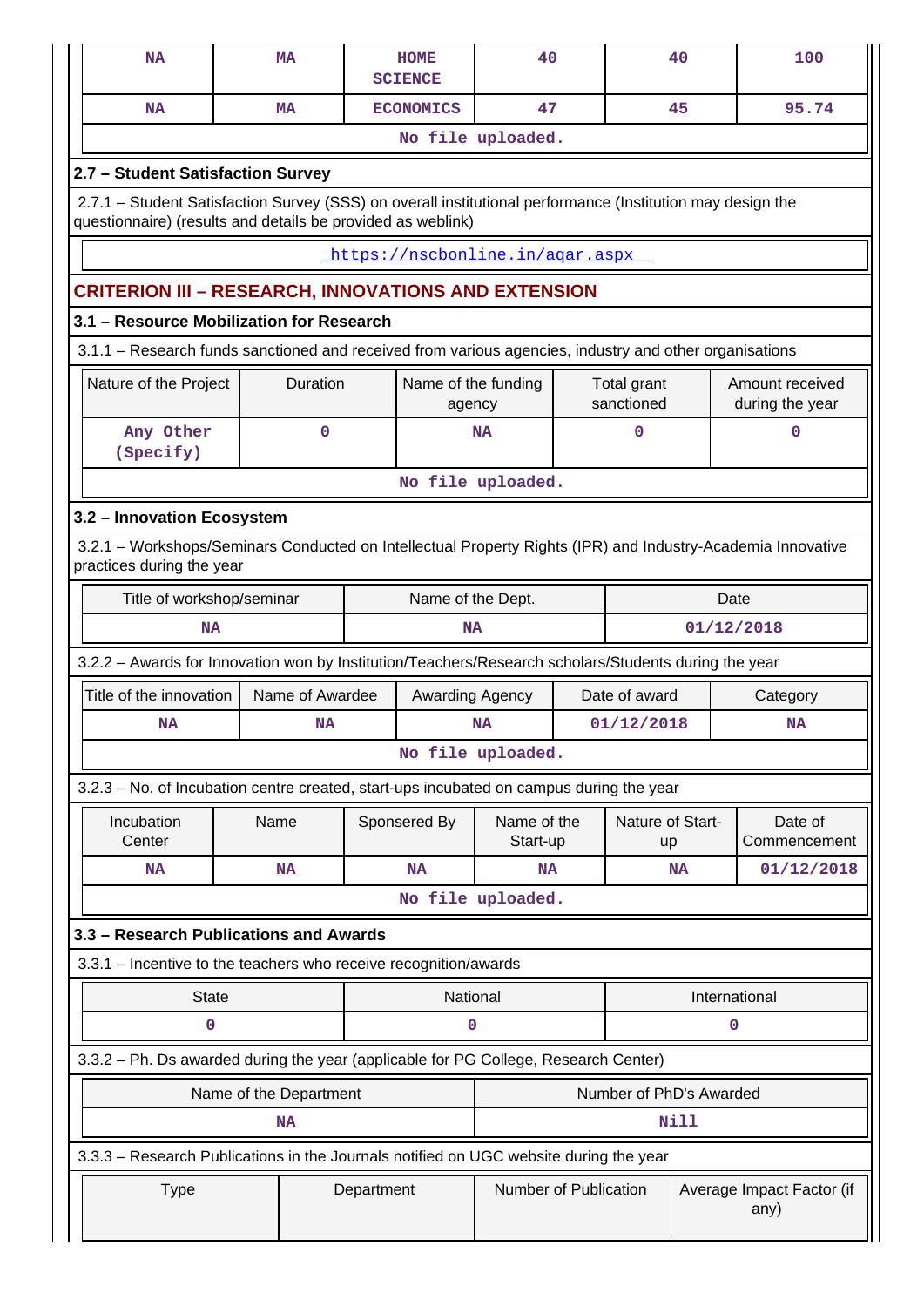| National                                                                                                                                                                                                           |                                                                                                                                                                       |                     | <b>HOME SCIENCE</b>                 |                   |                        | 4                     |                                                                    |             | $\mathbf 0$                                                        |
|--------------------------------------------------------------------------------------------------------------------------------------------------------------------------------------------------------------------|-----------------------------------------------------------------------------------------------------------------------------------------------------------------------|---------------------|-------------------------------------|-------------------|------------------------|-----------------------|--------------------------------------------------------------------|-------------|--------------------------------------------------------------------|
|                                                                                                                                                                                                                    | International<br><b>ECONOMICS</b>                                                                                                                                     |                     |                                     |                   | 6                      |                       |                                                                    | $\mathbf 0$ |                                                                    |
| National                                                                                                                                                                                                           |                                                                                                                                                                       |                     | <b>PHYSICAL</b><br><b>EDUCATION</b> |                   |                        | 1                     |                                                                    |             | $\mathbf 0$                                                        |
|                                                                                                                                                                                                                    | National<br><b>BOTANY</b>                                                                                                                                             |                     |                                     | $\mathbf{1}$      |                        |                       |                                                                    | $\mathbf 0$ |                                                                    |
| International                                                                                                                                                                                                      |                                                                                                                                                                       |                     | <b>EDUCATION</b>                    |                   |                        | 1                     |                                                                    |             | $\mathbf 0$                                                        |
| International                                                                                                                                                                                                      |                                                                                                                                                                       |                     | <b>AIH</b>                          |                   |                        | 1                     |                                                                    |             | $\mathbf 0$                                                        |
|                                                                                                                                                                                                                    | No file uploaded.                                                                                                                                                     |                     |                                     |                   |                        |                       |                                                                    |             |                                                                    |
| 3.3.4 - Books and Chapters in edited Volumes / Books published, and papers in National/International Conference<br>Proceedings per Teacher during the year                                                         |                                                                                                                                                                       |                     |                                     |                   |                        |                       |                                                                    |             |                                                                    |
|                                                                                                                                                                                                                    |                                                                                                                                                                       | Department          |                                     |                   |                        |                       | Number of Publication                                              |             |                                                                    |
|                                                                                                                                                                                                                    |                                                                                                                                                                       | <b>BOTANY</b>       |                                     |                   |                        |                       | 2                                                                  |             |                                                                    |
|                                                                                                                                                                                                                    |                                                                                                                                                                       | <b>SANSKRIT</b>     |                                     |                   |                        |                       | 3                                                                  |             |                                                                    |
|                                                                                                                                                                                                                    |                                                                                                                                                                       | <b>SOCIOLOGY</b>    |                                     |                   |                        |                       | 1                                                                  |             |                                                                    |
|                                                                                                                                                                                                                    |                                                                                                                                                                       | <b>ECONOMICS</b>    |                                     |                   |                        |                       | 3                                                                  |             |                                                                    |
|                                                                                                                                                                                                                    |                                                                                                                                                                       | <b>HOME SCIENCE</b> |                                     |                   |                        |                       | 3                                                                  |             |                                                                    |
|                                                                                                                                                                                                                    |                                                                                                                                                                       |                     |                                     | No file uploaded. |                        |                       |                                                                    |             |                                                                    |
|                                                                                                                                                                                                                    | 3.3.5 - Bibliometrics of the publications during the last Academic year based on average citation index in Scopus/<br>Web of Science or PubMed/ Indian Citation Index |                     |                                     |                   |                        |                       |                                                                    |             |                                                                    |
| Title of the<br>Paper                                                                                                                                                                                              |                                                                                                                                                                       | Name of<br>Author   | Title of journal                    |                   | Year of<br>publication | <b>Citation Index</b> | Institutional<br>affiliation as<br>mentioned in<br>the publication |             | Number of<br>citations<br>excluding self<br>citation               |
| <b>NA</b>                                                                                                                                                                                                          | <b>NA</b><br><b>NA</b>                                                                                                                                                |                     | 2017                                | $\mathbf 0$       | NA                     |                       | Nill                                                               |             |                                                                    |
|                                                                                                                                                                                                                    |                                                                                                                                                                       |                     |                                     | No file uploaded. |                        |                       |                                                                    |             |                                                                    |
| 3.3.6 - h-Index of the Institutional Publications during the year. (based on Scopus/ Web of science)                                                                                                               |                                                                                                                                                                       |                     |                                     |                   |                        |                       |                                                                    |             |                                                                    |
| Title of the<br>Paper                                                                                                                                                                                              |                                                                                                                                                                       | Name of<br>Author   | Title of journal                    |                   | Year of<br>publication | h-index               | Number of<br>citations<br>excluding self<br>citation               |             | Institutional<br>affiliation as<br>mentioned in<br>the publication |
| <b>NA</b>                                                                                                                                                                                                          |                                                                                                                                                                       | <b>NA</b>           | <b>NA</b>                           |                   | 2017                   | Nill                  | Nill                                                               |             | <b>NA</b>                                                          |
|                                                                                                                                                                                                                    |                                                                                                                                                                       |                     |                                     | No file uploaded. |                        |                       |                                                                    |             |                                                                    |
| 3.3.7 - Faculty participation in Seminars/Conferences and Symposia during the year:                                                                                                                                |                                                                                                                                                                       |                     |                                     |                   |                        |                       |                                                                    |             |                                                                    |
| Number of Faculty                                                                                                                                                                                                  |                                                                                                                                                                       |                     | International                       |                   | National               | <b>State</b>          |                                                                    |             | Local                                                              |
| Presented<br>papers                                                                                                                                                                                                |                                                                                                                                                                       |                     | 13                                  |                   | 38                     | <b>Nill</b>           |                                                                    |             | $\overline{\mathbf{2}}$                                            |
| Resource<br>persons                                                                                                                                                                                                |                                                                                                                                                                       |                     | <b>Nill</b>                         |                   | 3                      | <b>Nill</b>           |                                                                    |             | 1                                                                  |
|                                                                                                                                                                                                                    |                                                                                                                                                                       |                     |                                     | No file uploaded. |                        |                       |                                                                    |             |                                                                    |
| 3.4 - Extension Activities                                                                                                                                                                                         |                                                                                                                                                                       |                     |                                     |                   |                        |                       |                                                                    |             |                                                                    |
| 3.4.1 – Number of extension and outreach programmes conducted in collaboration with industry, community and<br>Non- Government Organisations through NSS/NCC/Red cross/Youth Red Cross (YRC) etc., during the year |                                                                                                                                                                       |                     |                                     |                   |                        |                       |                                                                    |             |                                                                    |
| Title of the activities                                                                                                                                                                                            |                                                                                                                                                                       |                     | Organising unit/agency/             |                   |                        | Number of teachers    |                                                                    |             | Number of students                                                 |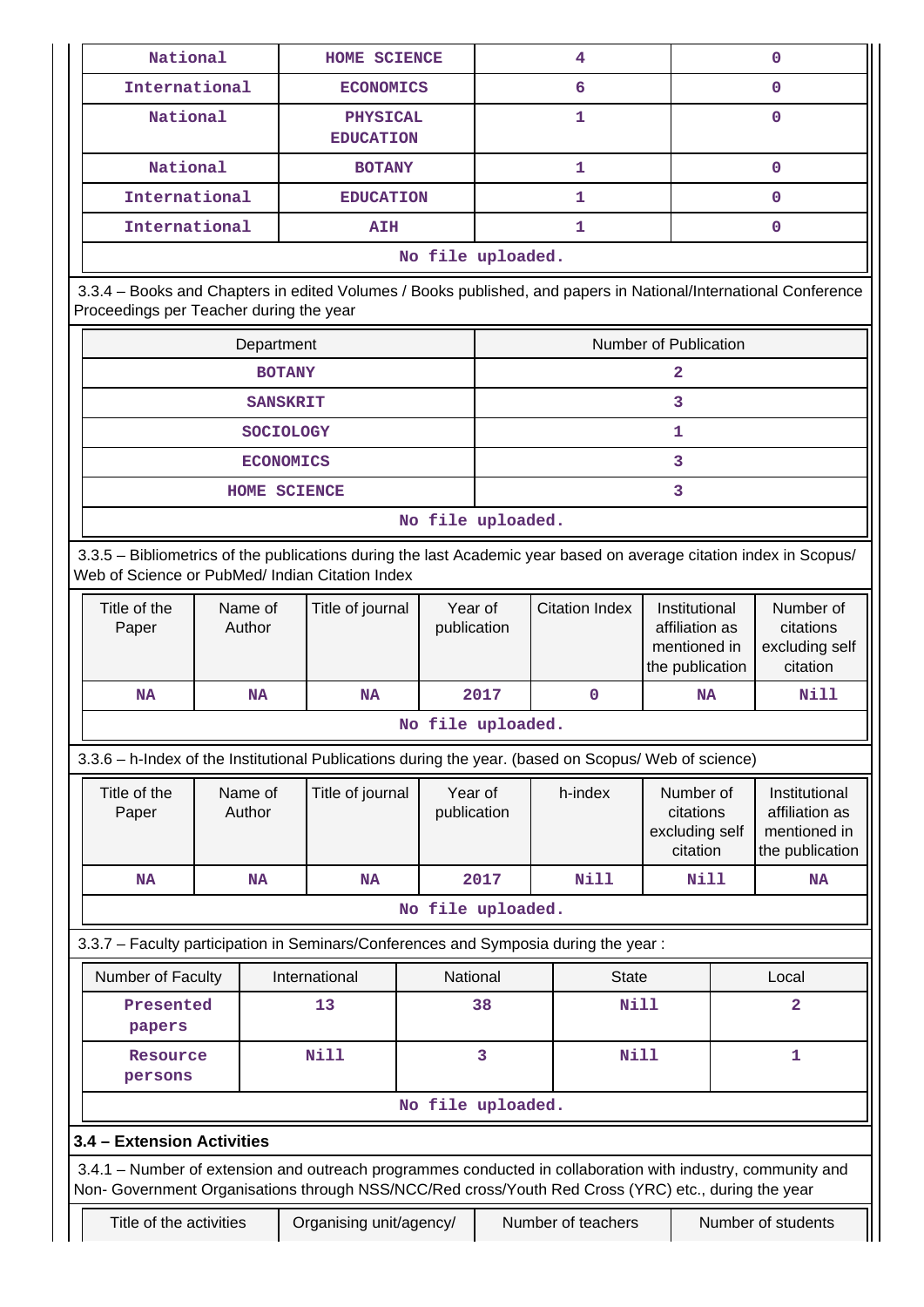|                                                                                                                                                                                                                |                                                            | collaborating agency                             |                                                      | participated in such<br>activities |                                                         | participated in such<br>activities |                                                         |
|----------------------------------------------------------------------------------------------------------------------------------------------------------------------------------------------------------------|------------------------------------------------------------|--------------------------------------------------|------------------------------------------------------|------------------------------------|---------------------------------------------------------|------------------------------------|---------------------------------------------------------|
| <b>AIDS AWARENESS</b><br><b>PROGRAM</b>                                                                                                                                                                        |                                                            | <b>NSS</b>                                       |                                                      |                                    | $\overline{\mathbf{2}}$                                 |                                    | 75                                                      |
| <b>PLANTATION</b>                                                                                                                                                                                              | NCC NSS RANGERS                                            |                                                  |                                                      |                                    | 4                                                       |                                    | 156                                                     |
|                                                                                                                                                                                                                | RED BRIGADE SELF<br><b>NSS RANGERS</b><br>DEFENCE TRAINING |                                                  |                                                      |                                    | 3                                                       |                                    | 112                                                     |
| <b>AWARENESS</b><br><b>TEASING BY</b><br><b>CHAITANYA</b><br><b>FOUNDATION</b>                                                                                                                                 | <b>NSS</b><br>PROGRAMME ON EVE                             |                                                  |                                                      |                                    | $\overline{\mathbf{2}}$                                 |                                    | 130                                                     |
| <b>WEEK</b>                                                                                                                                                                                                    | TRAFFIC CONTROL<br><b>NSS</b>                              |                                                  |                                                      |                                    | $\overline{2}$                                          |                                    | 152                                                     |
|                                                                                                                                                                                                                |                                                            |                                                  |                                                      | View File                          |                                                         |                                    |                                                         |
| 3.4.2 - Awards and recognition received for extension activities from Government and other recognized bodies<br>during the year                                                                                |                                                            |                                                  |                                                      |                                    |                                                         |                                    |                                                         |
| Name of the activity                                                                                                                                                                                           |                                                            | Award/Recognition                                |                                                      |                                    | <b>Awarding Bodies</b>                                  |                                    | Number of students<br><b>Benefited</b>                  |
| <b>NA</b>                                                                                                                                                                                                      | <b>NA</b>                                                  |                                                  |                                                      |                                    | <b>NA</b>                                               | Nill                               |                                                         |
|                                                                                                                                                                                                                |                                                            |                                                  | No file uploaded.                                    |                                    |                                                         |                                    |                                                         |
| 3.4.3 - Students participating in extension activities with Government Organisations, Non-Government<br>Organisations and programmes such as Swachh Bharat, Aids Awareness, Gender Issue, etc. during the year |                                                            |                                                  |                                                      |                                    |                                                         |                                    |                                                         |
| Name of the scheme                                                                                                                                                                                             | Organising unit/Agen<br>cy/collaborating<br>agency         |                                                  | Name of the activity                                 |                                    | Number of teachers<br>participated in such<br>activites |                                    | Number of students<br>participated in such<br>activites |
| <b>1090 AND</b><br><b>GIRLS SAFETY</b><br><b>PROGRAMME</b>                                                                                                                                                     |                                                            | <b>ALL</b><br><b>DEPARTMENTS</b>                 |                                                      | $\overline{2}$<br><b>LECTURE</b>   |                                                         |                                    | 231                                                     |
| <b>CONSTITUTION</b><br><b>DAY</b>                                                                                                                                                                              |                                                            | POLITICAL<br><b>SCIENCE</b><br><b>DEPARTMENT</b> | <b>COMPETITION</b>                                   | 1<br><b>LECTURE AND</b>            |                                                         |                                    | 39                                                      |
| <b>SARDAR</b><br><b>VALLABH BHAI</b><br>PATEL JAYANTI                                                                                                                                                          |                                                            | <b>ALL</b><br><b>DEPARTMENTS</b>                 | <b>LECTURE AND</b><br>OATH TAKING<br><b>CEREMONY</b> | 4<br><b>EXTENSION</b>              |                                                         |                                    | 231                                                     |
| PT DEEN DAYAL<br><b>UPADHYAY</b><br><b>JAYANTI</b>                                                                                                                                                             |                                                            | <b>ALL</b><br><b>DEPARTMENTS</b>                 | <b>LECTURE</b>                                       | <b>EXTENSION</b>                   | 8                                                       |                                    | 174                                                     |
| SWACHH BHARAT<br><b>MISSION</b>                                                                                                                                                                                |                                                            | <b>NSS NCC</b><br><b>RANGERS</b>                 | <b>PAKHWARA</b>                                      | <b>SWACHHATA</b>                   | 4                                                       |                                    | 214                                                     |
| <b>PM LIVE</b><br><b>ADRESS TO</b><br><b>STUDENTS OF</b><br><b>HIGHER</b><br><b>EDUCATION</b><br><b>ACROSS NATION</b>                                                                                          |                                                            | <b>ALL</b><br><b>DEPARTMENTS</b>                 | <b>ADDRESS OF PM</b>                                 | <b>VIEWING LIVE</b>                | 8                                                       |                                    | 350                                                     |
|                                                                                                                                                                                                                |                                                            |                                                  |                                                      | View File                          |                                                         |                                    |                                                         |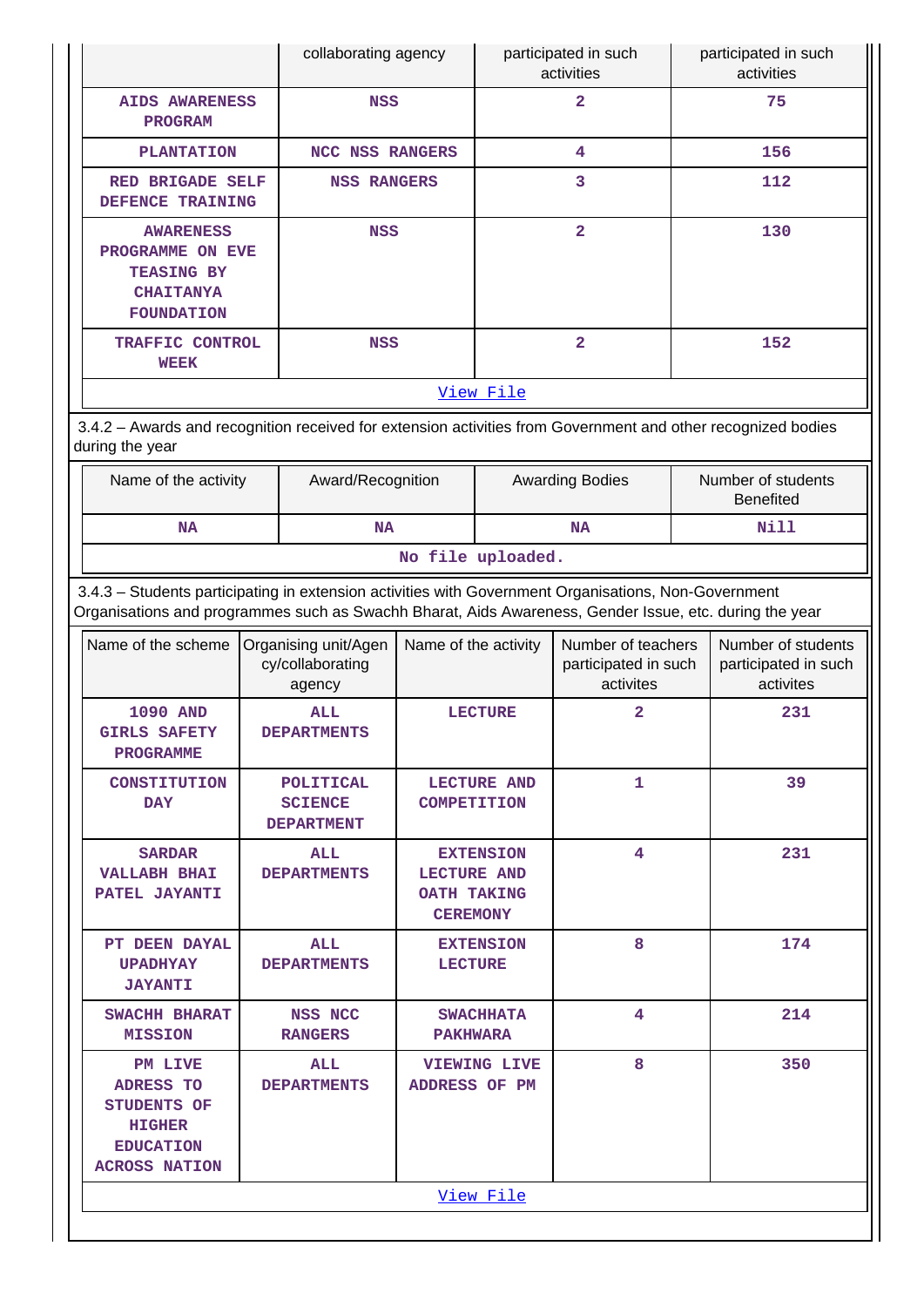| 3.5 - Collaborations                                                                                                                                                  |                                                                                                             |                                                                                                   |                                                |                    |                                              |                    |  |
|-----------------------------------------------------------------------------------------------------------------------------------------------------------------------|-------------------------------------------------------------------------------------------------------------|---------------------------------------------------------------------------------------------------|------------------------------------------------|--------------------|----------------------------------------------|--------------------|--|
|                                                                                                                                                                       | 3.5.1 – Number of Collaborative activities for research, faculty exchange, student exchange during the year |                                                                                                   |                                                |                    |                                              |                    |  |
| Nature of activity                                                                                                                                                    |                                                                                                             | Participant                                                                                       | Source of financial support                    |                    |                                              | Duration           |  |
| FACULTY EXCHANGE                                                                                                                                                      |                                                                                                             | DEPARTMENT OF<br><b>HOME SCIENCE AND</b><br><b>COMMERCDE</b>                                      | <b>VOLUNTARILY</b>                             |                    |                                              | 30                 |  |
|                                                                                                                                                                       |                                                                                                             |                                                                                                   | No file uploaded.                              |                    |                                              |                    |  |
| 3.5.2 - Linkages with institutions/industries for internship, on-the- job training, project work, sharing of research<br>facilities etc. during the year              |                                                                                                             |                                                                                                   |                                                |                    |                                              |                    |  |
| Nature of linkage                                                                                                                                                     | Title of the<br>linkage                                                                                     | Name of the<br>partnering<br>institution/<br>industry<br>/research lab<br>with contact<br>details | <b>Duration From</b>                           | <b>Duration To</b> |                                              | Participant        |  |
| <b>NA</b>                                                                                                                                                             | N A                                                                                                         | N A                                                                                               | 01/12/2018                                     |                    | 01/12/2018                                   | $\mathbf 0$        |  |
|                                                                                                                                                                       |                                                                                                             |                                                                                                   | No file uploaded.                              |                    |                                              |                    |  |
| 3.5.3 - MoUs signed with institutions of national, international importance, other universities, industries, corporate<br>houses etc. during the year<br>Organisation |                                                                                                             | Date of MoU signed                                                                                | Purpose/Activities                             |                    |                                              | Number of          |  |
|                                                                                                                                                                       |                                                                                                             |                                                                                                   |                                                |                    | students/teachers<br>participated under MoUs |                    |  |
| <b>NA</b><br>01/12/2018                                                                                                                                               |                                                                                                             |                                                                                                   | N A                                            |                    |                                              | <b>Nill</b>        |  |
|                                                                                                                                                                       |                                                                                                             |                                                                                                   | No file uploaded.                              |                    |                                              |                    |  |
| <b>CRITERION IV - INFRASTRUCTURE AND LEARNING RESOURCES</b>                                                                                                           |                                                                                                             |                                                                                                   |                                                |                    |                                              |                    |  |
| 4.1 - Physical Facilities                                                                                                                                             |                                                                                                             |                                                                                                   |                                                |                    |                                              |                    |  |
| 4.1.1 - Budget allocation, excluding salary for infrastructure augmentation during the year                                                                           |                                                                                                             |                                                                                                   |                                                |                    |                                              |                    |  |
| Budget allocated for infrastructure augmentation                                                                                                                      |                                                                                                             |                                                                                                   | Budget utilized for infrastructure development |                    |                                              |                    |  |
|                                                                                                                                                                       | 16                                                                                                          |                                                                                                   | 16                                             |                    |                                              |                    |  |
| 4.1.2 - Details of augmentation in infrastructure facilities during the year                                                                                          |                                                                                                             |                                                                                                   |                                                |                    |                                              |                    |  |
|                                                                                                                                                                       | <b>Facilities</b>                                                                                           |                                                                                                   |                                                |                    | <b>Existing or Newly Added</b>               |                    |  |
|                                                                                                                                                                       | Campus Area                                                                                                 |                                                                                                   |                                                |                    | Existing                                     |                    |  |
|                                                                                                                                                                       | Class rooms                                                                                                 |                                                                                                   |                                                |                    | Existing                                     |                    |  |
|                                                                                                                                                                       | Laboratories                                                                                                |                                                                                                   |                                                |                    | Existing                                     |                    |  |
|                                                                                                                                                                       | Seminar Halls                                                                                               |                                                                                                   | Existing                                       |                    |                                              |                    |  |
|                                                                                                                                                                       | Video Centre                                                                                                |                                                                                                   |                                                |                    | Existing                                     |                    |  |
|                                                                                                                                                                       |                                                                                                             |                                                                                                   | View File                                      |                    |                                              |                    |  |
| 4.2 - Library as a Learning Resource                                                                                                                                  |                                                                                                             |                                                                                                   |                                                |                    |                                              |                    |  |
| 4.2.1 - Library is automated {Integrated Library Management System (ILMS)}                                                                                            |                                                                                                             |                                                                                                   |                                                |                    |                                              |                    |  |
| Name of the ILMS<br>software                                                                                                                                          |                                                                                                             | Nature of automation (fully<br>or patially)                                                       | Version                                        |                    |                                              | Year of automation |  |
| <b>NA</b>                                                                                                                                                             |                                                                                                             | Partially                                                                                         | 0                                              |                    |                                              | 2020               |  |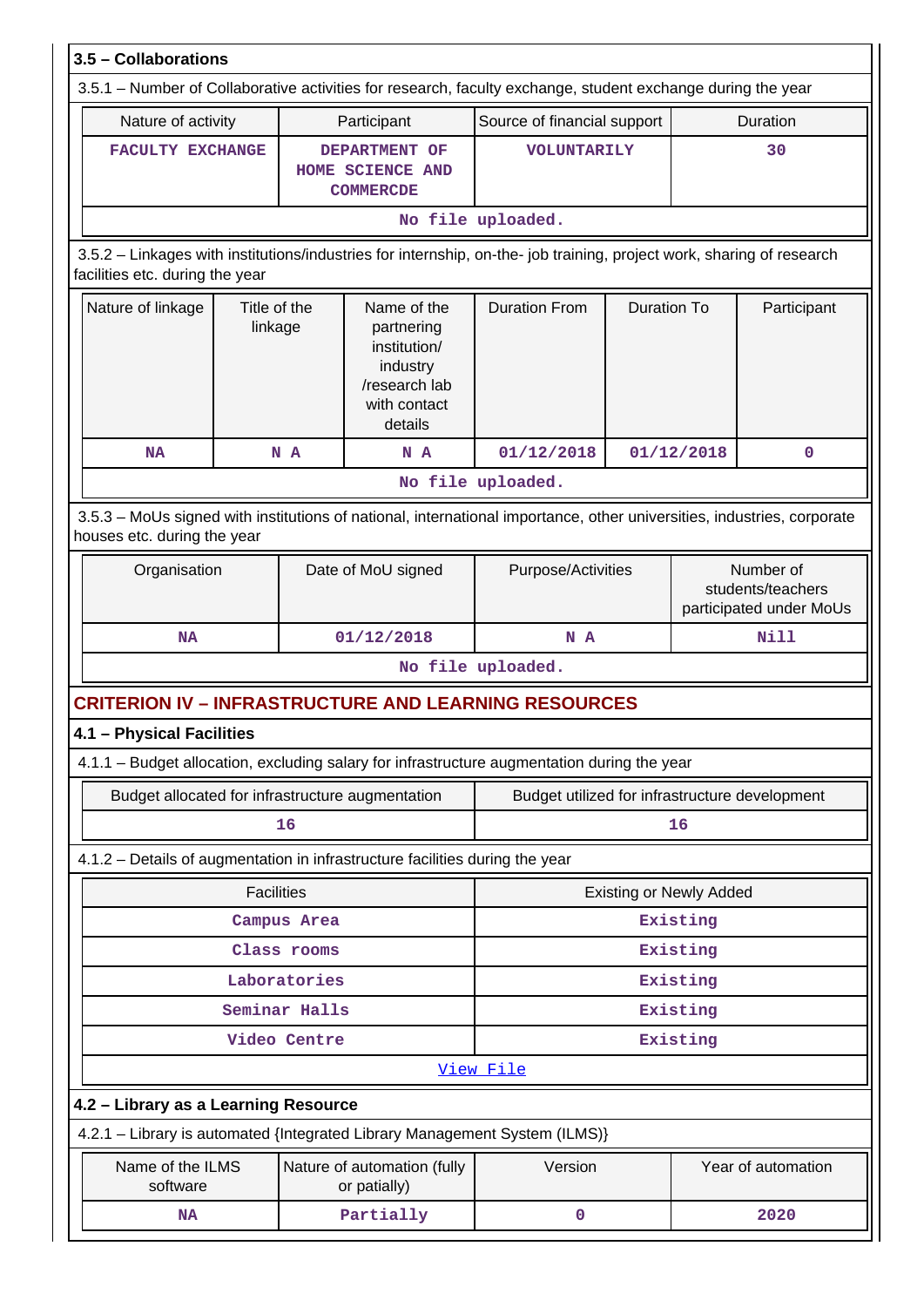| 4.2.2 - Library Services                                                                                                                                                                                                                                |                                                                                                                                                    |                 |                                            |                            |                                          |                                                     |                    |             |                                                   |               |
|---------------------------------------------------------------------------------------------------------------------------------------------------------------------------------------------------------------------------------------------------------|----------------------------------------------------------------------------------------------------------------------------------------------------|-----------------|--------------------------------------------|----------------------------|------------------------------------------|-----------------------------------------------------|--------------------|-------------|---------------------------------------------------|---------------|
| Library<br>Service Type                                                                                                                                                                                                                                 |                                                                                                                                                    | Existing        |                                            |                            | Newly Added                              |                                                     |                    |             | Total                                             |               |
| Text<br><b>Books</b>                                                                                                                                                                                                                                    | 3200<br>150000                                                                                                                                     |                 |                                            | <b>Nill</b><br><b>Nill</b> |                                          |                                                     | 3200               |             | 150000                                            |               |
| Reference<br><b>Books</b>                                                                                                                                                                                                                               |                                                                                                                                                    | 9801            | <b>Nill</b>                                |                            | <b>Nill</b>                              | <b>Nill</b>                                         |                    | 9801        |                                                   | <b>Nill</b>   |
| e-Books                                                                                                                                                                                                                                                 |                                                                                                                                                    | 3135000         | <b>Nill</b>                                |                            | <b>Nill</b>                              | <b>Nill</b>                                         |                    | 3135000     |                                                   | Nill          |
| $e-$<br>Journals                                                                                                                                                                                                                                        |                                                                                                                                                    | 6000            | <b>Nill</b>                                |                            | Nill                                     | <b>Nill</b>                                         |                    | 6000        |                                                   | <b>Nill</b>   |
| CD &<br>Video                                                                                                                                                                                                                                           |                                                                                                                                                    | 15              | 7500                                       |                            | <b>Nill</b>                              | <b>Nill</b>                                         |                    | 15          |                                                   | 7500          |
| Library<br>Automation                                                                                                                                                                                                                                   |                                                                                                                                                    | Nill            | <b>Nill</b>                                |                            | <b>Nill</b>                              | <b>Nill</b>                                         |                    | Nill        |                                                   | <b>Nill</b>   |
| Weeding<br>(hard &<br>soft)                                                                                                                                                                                                                             |                                                                                                                                                    | <b>Nill</b>     | <b>Nill</b>                                |                            | <b>Nill</b>                              | <b>Nill</b>                                         |                    | <b>Nill</b> |                                                   | <b>Nill</b>   |
|                                                                                                                                                                                                                                                         |                                                                                                                                                    |                 |                                            |                            | View File                                |                                                     |                    |             |                                                   |               |
| 4.2.3 - E-content developed by teachers such as: e-PG- Pathshala, CEC (under e-PG- Pathshala CEC (Under<br>Graduate) SWAYAM other MOOCs platform NPTEL/NMEICT/any other Government initiatives & institutional<br>(Learning Management System (LMS) etc |                                                                                                                                                    |                 |                                            |                            |                                          |                                                     |                    |             |                                                   |               |
|                                                                                                                                                                                                                                                         | Name of the Teacher<br>Name of the Module                                                                                                          |                 |                                            |                            | Platform on which module<br>is developed |                                                     |                    |             | Date of launching e-<br>content                   |               |
| <b>NA</b>                                                                                                                                                                                                                                               | <b>NA</b>                                                                                                                                          |                 |                                            |                            | <b>NA</b>                                |                                                     |                    |             | 01/12/2018                                        |               |
|                                                                                                                                                                                                                                                         |                                                                                                                                                    |                 |                                            | No file uploaded.          |                                          |                                                     |                    |             |                                                   |               |
| 4.3 - IT Infrastructure                                                                                                                                                                                                                                 |                                                                                                                                                    |                 |                                            |                            |                                          |                                                     |                    |             |                                                   |               |
| 4.3.1 - Technology Upgradation (overall)                                                                                                                                                                                                                |                                                                                                                                                    |                 |                                            |                            |                                          |                                                     |                    |             |                                                   |               |
| <b>Type</b>                                                                                                                                                                                                                                             | <b>Total Co</b><br>mputers                                                                                                                         | Computer<br>Lab | Internet                                   | <b>Browsing</b><br>centers | Computer<br>Centers                      | Office                                              | Departme<br>nts    |             | Available<br><b>Bandwidt</b><br>h (MBPS/<br>GBPS) | <b>Others</b> |
| Existin<br>g                                                                                                                                                                                                                                            | 3                                                                                                                                                  | $\mathbf 0$     | $\mathbf{1}$                               | $\mathbf 0$                | $\mathbf 0$                              | $\mathbf 1$                                         | 14                 |             | 50                                                | $\mathbf 0$   |
| Added                                                                                                                                                                                                                                                   | $\mathbf 0$                                                                                                                                        | $\mathbf 0$     | $\mathbf 0$                                | $\mathbf 0$                | $\mathbf 0$                              | $\mathbf 0$                                         | 4                  |             | 30                                                | 0             |
| Total                                                                                                                                                                                                                                                   | 3                                                                                                                                                  | $\mathbf 0$     | $\mathbf{1}$                               | $\pmb{0}$                  | $\pmb{0}$                                | $\mathbf{1}$                                        | 18                 |             | 80                                                | 0             |
| 4.3.2 - Bandwidth available of internet connection in the Institution (Leased line)                                                                                                                                                                     |                                                                                                                                                    |                 |                                            |                            |                                          |                                                     |                    |             |                                                   |               |
|                                                                                                                                                                                                                                                         |                                                                                                                                                    |                 |                                            |                            | 80 MBPS/ GBPS                            |                                                     |                    |             |                                                   |               |
| 4.3.3 - Facility for e-content                                                                                                                                                                                                                          |                                                                                                                                                    |                 |                                            |                            |                                          |                                                     |                    |             |                                                   |               |
|                                                                                                                                                                                                                                                         |                                                                                                                                                    |                 | Name of the e-content development facility |                            |                                          | Provide the link of the videos and media centre and | recording facility |             |                                                   |               |
|                                                                                                                                                                                                                                                         |                                                                                                                                                    | <b>NA</b>       |                                            |                            |                                          | https://www.youtube.com                             |                    |             |                                                   |               |
| 4.4 - Maintenance of Campus Infrastructure                                                                                                                                                                                                              |                                                                                                                                                    |                 |                                            |                            |                                          |                                                     |                    |             |                                                   |               |
|                                                                                                                                                                                                                                                         | 4.4.1 – Expenditure incurred on maintenance of physical facilities and academic support facilities, excluding salary<br>component, during the year |                 |                                            |                            |                                          |                                                     |                    |             |                                                   |               |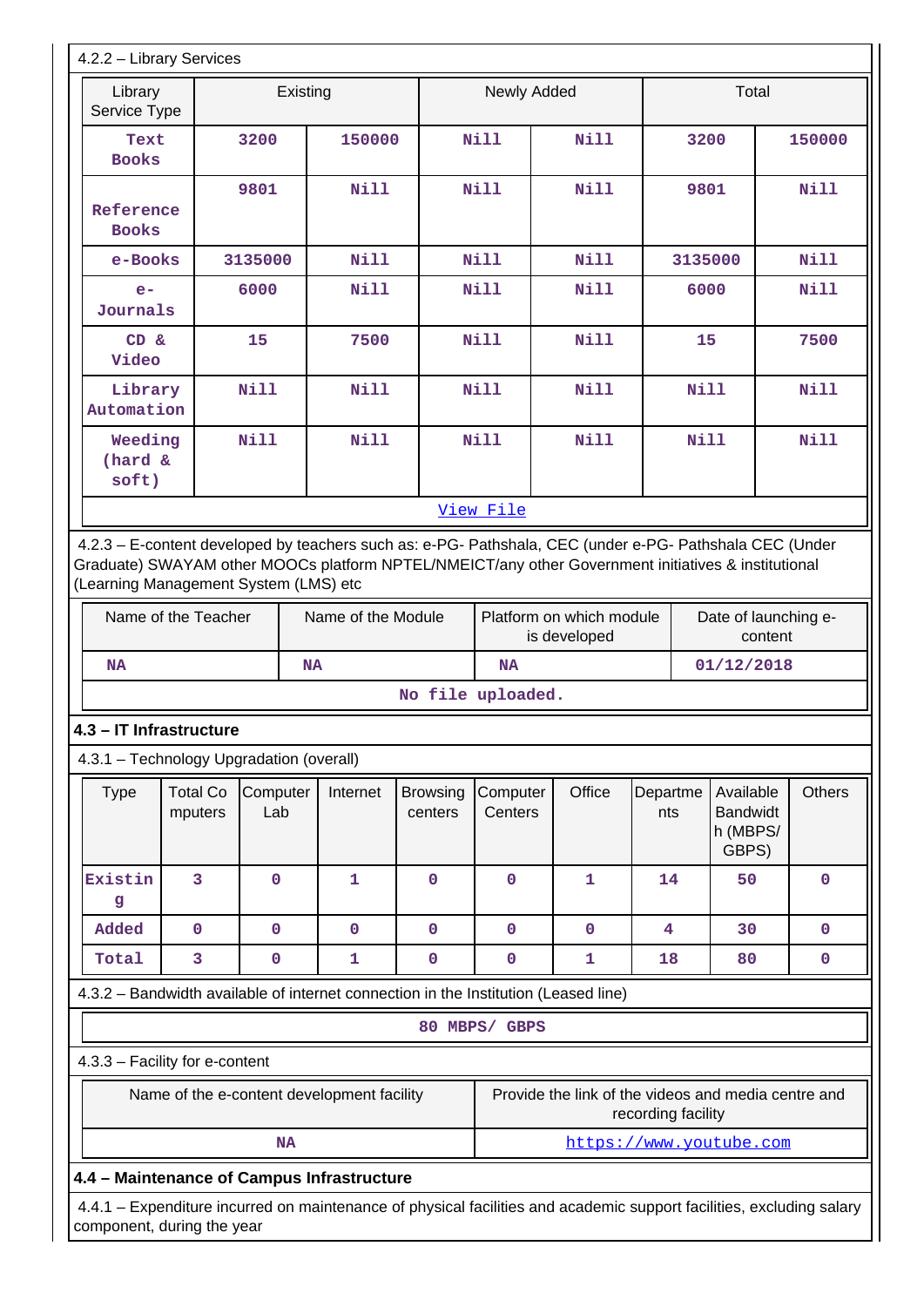| Assigned Budget on<br>academic facilities | Expenditure incurred on<br>maintenance of academic<br>facilities | Assigned budget on<br>physical facilities | Expenditure incurredon<br>maintenance of physical<br>facilites |
|-------------------------------------------|------------------------------------------------------------------|-------------------------------------------|----------------------------------------------------------------|
|                                           |                                                                  |                                           |                                                                |

 4.4.2 – Procedures and policies for maintaining and utilizing physical, academic and support facilities - laboratory, library, sports complex, computers, classrooms etc. (maximum 500 words) (information to be available in institutional Website, provide link)

 **All the procedure and policies for utilizing physical, academic and support facilities are shared through student prospects and notices available in college noticeboard and website. It is clearly defined with objectives, implementation, and evaluation on www.nscbonline.in. A college development cell is also active in the institution that makes recommendations for important essential work annually and funds and grants have been used on that basis. Prospectus is a comprehensive material available for all students at the time of admission. It covers all rules of discipline, academic conduct, admission, examination, extra-curricular activities etc.. At the end of each academic year, a yearly review of physical facilities and audit is done. Any such areas which require repairing, renovation is than maintained accordingly. For details please go through criterion IV on weblink.**

<https://www.nscbonline.in>

## **CRITERION V – STUDENT SUPPORT AND PROGRESSION**

## **5.1 – Student Support**

5.1.1 – Scholarships and Financial Support

|                                         | Name/Title of the scheme                   | Number of students | Amount in Rupees |  |  |  |
|-----------------------------------------|--------------------------------------------|--------------------|------------------|--|--|--|
| Financial Support<br>from institution   |                                            | 0                  |                  |  |  |  |
| Financial Support<br>from Other Sources |                                            |                    |                  |  |  |  |
| a) National                             | <b>UP GOVERNMENT</b><br><b>SCHOLARSHIP</b> | 1156               | 7288037          |  |  |  |
| b)International                         |                                            | Nill               |                  |  |  |  |
| View File                               |                                            |                    |                  |  |  |  |

 5.1.2 – Number of capability enhancement and development schemes such as Soft skill development, Remedial coaching, Language lab, Bridge courses, Yoga, Meditation, Personal Counselling and Mentoring etc.,

| Name of the capability<br>enhancement scheme            | Date of implemetation | Number of students<br>enrolled | Agencies involved                                                             |  |  |  |  |
|---------------------------------------------------------|-----------------------|--------------------------------|-------------------------------------------------------------------------------|--|--|--|--|
| THIRD<br>INTERNATIONAL YOGA<br><b>DAY</b>               | 21/06/2017            | $12 \overline{ }$              | DEPARTMENT OF<br>PHYSICAL EDUCATION                                           |  |  |  |  |
| <b>DEFENCE</b><br><b>SELF</b><br><b>KARATE TRAINING</b> | 22/09/2017            | 18                             | <b>VOLUNTEERED BY</b><br>TWO COLLEGE<br><b>STUDENTLLEGE</b><br><b>STUDENT</b> |  |  |  |  |
| REMEDIAL CLASS                                          | 28/08/2017            | 198                            | <b>DIFFERENT</b><br><b>DEPARTMENTS</b>                                        |  |  |  |  |
| <b>COMPUTER COURSE</b>                                  | 17/11/2017            | 50                             | <b>LARSON AND</b><br><b>TURBO</b><br>LTD                                      |  |  |  |  |
|                                                         | View File             |                                |                                                                               |  |  |  |  |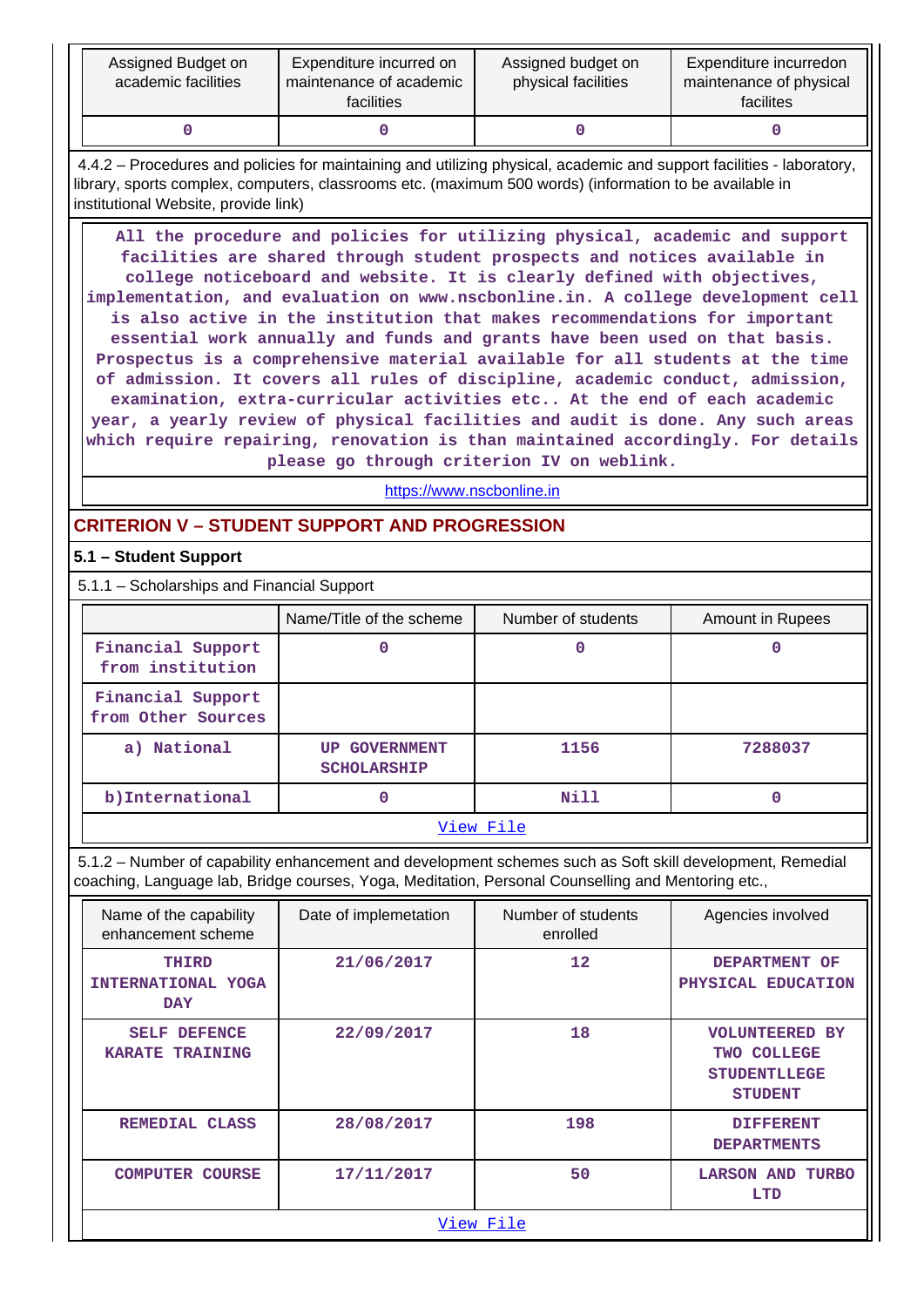5.1.3 – Students benefited by guidance for competitive examinations and career counselling offered by the institution during the year Year | Name of the scheme Number of benefited students for competitive examination Number of benefited students by career counseling activities Number of students who have passedin the comp. exam Number of studentsp placed  **2017 CAREER COUNSELLING BY ICICI ACADEMY Nill 98 Nill Nill 2017 CAREER COUNSELLING BY BANKING MANTRAS Nill 152 Nill Nill 2017 NIIT SCHOLARSHIP Nill 87 Nill Nill 2017 CAREER COUNSELLING FOR BANK SSC AND OTHER COMPETITIVE EXAMS** <code> Nill | 168</code>  $\vert$  <code> Nill | Nill</code> **No file uploaded.** 5.1.4 – Institutional mechanism for transparency, timely redressal of student grievances, Prevention of sexual harassment and ragging cases during the year Total grievances received | Number of grievances redressed | Avg. number of days for grievance redressal **12** 2 **5.2 – Student Progression** 5.2.1 – Details of campus placement during the year **On campus On campus On campus Deficiency Off campus** Nameof organizations visited Number of students participated Number of stduents placed Nameof organizations visited Number of students participated Number of stduents placed  **NA Nill Nill Nill Nill Nill No file uploaded.** 5.2.2 – Student progression to higher education in percentage during the year Year | Number of students enrolling into higher education Programme graduated from **Depratment** graduated from Name of institution joined Name of programme admitted to  **2018 5 UG ARTS AND SCIENCE DIFFERENT COLLEGES OF DElEd**

**FACULTY**

**FACULTY**

 **2018 3 UG SCIENCE**

**LUCKNOW**

 **UNIVERSITY OF LUCKNOW**

 **BSc**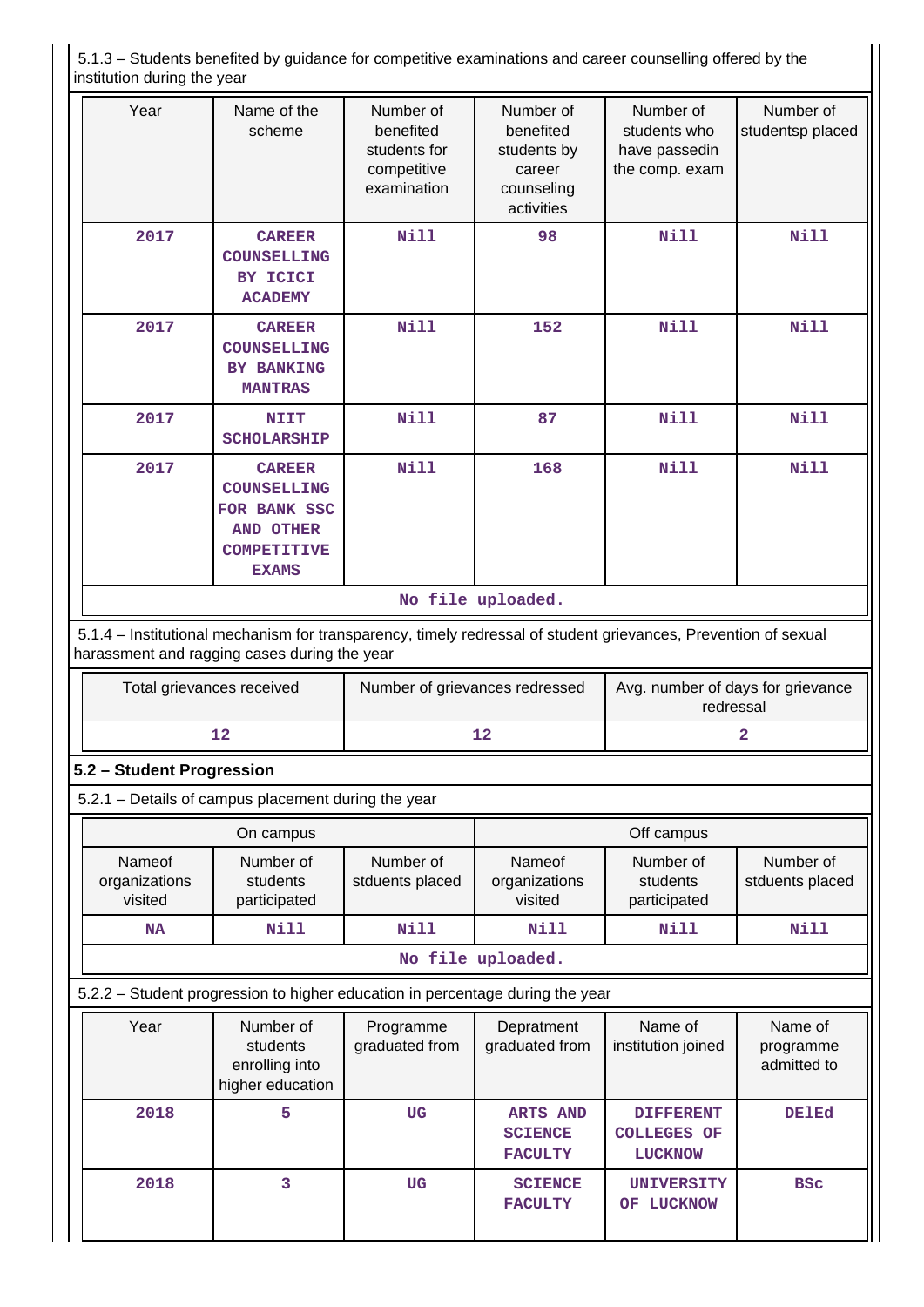| 10                                                                                                                                                                                     |  |                                                                      |                                                                                     |                                                                                   |                                                                                                                              |                                                                                                            | <b>NSCB</b>                                 | MA HOME<br><b>SCIENCE</b>                                                                                                                                                                                                                                                                                                                                                                                                                                    |  |
|----------------------------------------------------------------------------------------------------------------------------------------------------------------------------------------|--|----------------------------------------------------------------------|-------------------------------------------------------------------------------------|-----------------------------------------------------------------------------------|------------------------------------------------------------------------------------------------------------------------------|------------------------------------------------------------------------------------------------------------|---------------------------------------------|--------------------------------------------------------------------------------------------------------------------------------------------------------------------------------------------------------------------------------------------------------------------------------------------------------------------------------------------------------------------------------------------------------------------------------------------------------------|--|
| 18                                                                                                                                                                                     |  |                                                                      |                                                                                     |                                                                                   |                                                                                                                              |                                                                                                            | <b>NSCB</b>                                 | <b>MA AIH</b>                                                                                                                                                                                                                                                                                                                                                                                                                                                |  |
| No file uploaded.                                                                                                                                                                      |  |                                                                      |                                                                                     |                                                                                   |                                                                                                                              |                                                                                                            |                                             |                                                                                                                                                                                                                                                                                                                                                                                                                                                              |  |
| 5.2.3 - Students qualifying in state/ national/ international level examinations during the year<br>(eg:NET/SET/SLET/GATE/GMAT/CAT/GRE/TOFEL/Civil Services/State Government Services) |  |                                                                      |                                                                                     |                                                                                   |                                                                                                                              |                                                                                                            |                                             |                                                                                                                                                                                                                                                                                                                                                                                                                                                              |  |
| Items                                                                                                                                                                                  |  |                                                                      |                                                                                     |                                                                                   |                                                                                                                              |                                                                                                            |                                             |                                                                                                                                                                                                                                                                                                                                                                                                                                                              |  |
| NET                                                                                                                                                                                    |  |                                                                      |                                                                                     |                                                                                   |                                                                                                                              |                                                                                                            | 6                                           |                                                                                                                                                                                                                                                                                                                                                                                                                                                              |  |
|                                                                                                                                                                                        |  |                                                                      |                                                                                     |                                                                                   |                                                                                                                              |                                                                                                            |                                             |                                                                                                                                                                                                                                                                                                                                                                                                                                                              |  |
|                                                                                                                                                                                        |  |                                                                      |                                                                                     |                                                                                   |                                                                                                                              |                                                                                                            |                                             |                                                                                                                                                                                                                                                                                                                                                                                                                                                              |  |
| Activity                                                                                                                                                                               |  |                                                                      |                                                                                     |                                                                                   |                                                                                                                              |                                                                                                            |                                             |                                                                                                                                                                                                                                                                                                                                                                                                                                                              |  |
| <b>SPORTS</b>                                                                                                                                                                          |  |                                                                      |                                                                                     |                                                                                   |                                                                                                                              |                                                                                                            |                                             | 453                                                                                                                                                                                                                                                                                                                                                                                                                                                          |  |
| <b>COMPETITIONS</b>                                                                                                                                                                    |  |                                                                      |                                                                                     |                                                                                   |                                                                                                                              |                                                                                                            |                                             | 1052                                                                                                                                                                                                                                                                                                                                                                                                                                                         |  |
| <b>COMPETITIONSVITIES</b>                                                                                                                                                              |  |                                                                      |                                                                                     |                                                                                   | 68                                                                                                                           |                                                                                                            |                                             |                                                                                                                                                                                                                                                                                                                                                                                                                                                              |  |
|                                                                                                                                                                                        |  |                                                                      |                                                                                     |                                                                                   |                                                                                                                              |                                                                                                            |                                             | 223                                                                                                                                                                                                                                                                                                                                                                                                                                                          |  |
|                                                                                                                                                                                        |  |                                                                      |                                                                                     |                                                                                   |                                                                                                                              |                                                                                                            |                                             |                                                                                                                                                                                                                                                                                                                                                                                                                                                              |  |
|                                                                                                                                                                                        |  |                                                                      |                                                                                     |                                                                                   |                                                                                                                              |                                                                                                            |                                             |                                                                                                                                                                                                                                                                                                                                                                                                                                                              |  |
|                                                                                                                                                                                        |  |                                                                      |                                                                                     |                                                                                   |                                                                                                                              |                                                                                                            |                                             |                                                                                                                                                                                                                                                                                                                                                                                                                                                              |  |
| Name of the<br>award/medal                                                                                                                                                             |  |                                                                      |                                                                                     |                                                                                   |                                                                                                                              |                                                                                                            | Student ID<br>number                        | Name of the<br>student                                                                                                                                                                                                                                                                                                                                                                                                                                       |  |
| NA                                                                                                                                                                                     |  |                                                                      |                                                                                     |                                                                                   |                                                                                                                              |                                                                                                            | 0                                           | NA                                                                                                                                                                                                                                                                                                                                                                                                                                                           |  |
| No file uploaded.                                                                                                                                                                      |  |                                                                      |                                                                                     |                                                                                   |                                                                                                                              |                                                                                                            |                                             |                                                                                                                                                                                                                                                                                                                                                                                                                                                              |  |
|                                                                                                                                                                                        |  |                                                                      |                                                                                     |                                                                                   |                                                                                                                              |                                                                                                            |                                             |                                                                                                                                                                                                                                                                                                                                                                                                                                                              |  |
| the institution (maximum 500 words)                                                                                                                                                    |  |                                                                      |                                                                                     |                                                                                   |                                                                                                                              |                                                                                                            |                                             | 5.3.2 - Activity of Student Council & representation of students on academic & administrative bodies/committees of                                                                                                                                                                                                                                                                                                                                           |  |
|                                                                                                                                                                                        |  | DEPARTMENTAL COUNCIL<br>CULTURAL AND ACADEMIC<br>CULTURAL ACTIVITIES | 5.3 - Student Participation and Activities<br>National/<br>Internaional<br>National | <b>UG</b><br><b>UG</b><br>level (award for a team event should be counted as one) | View File<br>Level<br><b>COLLEGE</b><br><b>COLLEGE</b><br><b>COLLEGE</b><br>Number of<br>awards for<br><b>Sports</b><br>Nill | <b>ARTS</b><br><b>FACULTY</b><br><b>ARTS</b><br><b>FACULTY</b><br><b>INTERCOLLEGE</b><br>No file uploaded. | Number of<br>awards for<br>Cultural<br>Nill | <b>GOVERNMENT</b><br><b>GIRLS PG</b><br><b>COLLEGE</b><br><b>LUCKNOW</b><br><b>GOVERNMENT</b><br><b>GIRLS PG</b><br><b>COLLEGE</b><br><b>LUCKNOW</b><br>Number of students selected/ qualifying<br>5.2.4 – Sports and cultural activities / competitions organised at the institution level during the year<br>Number of Participants<br>5.3.1 - Number of awards/medals for outstanding performance in sports/cultural activities at national/international |  |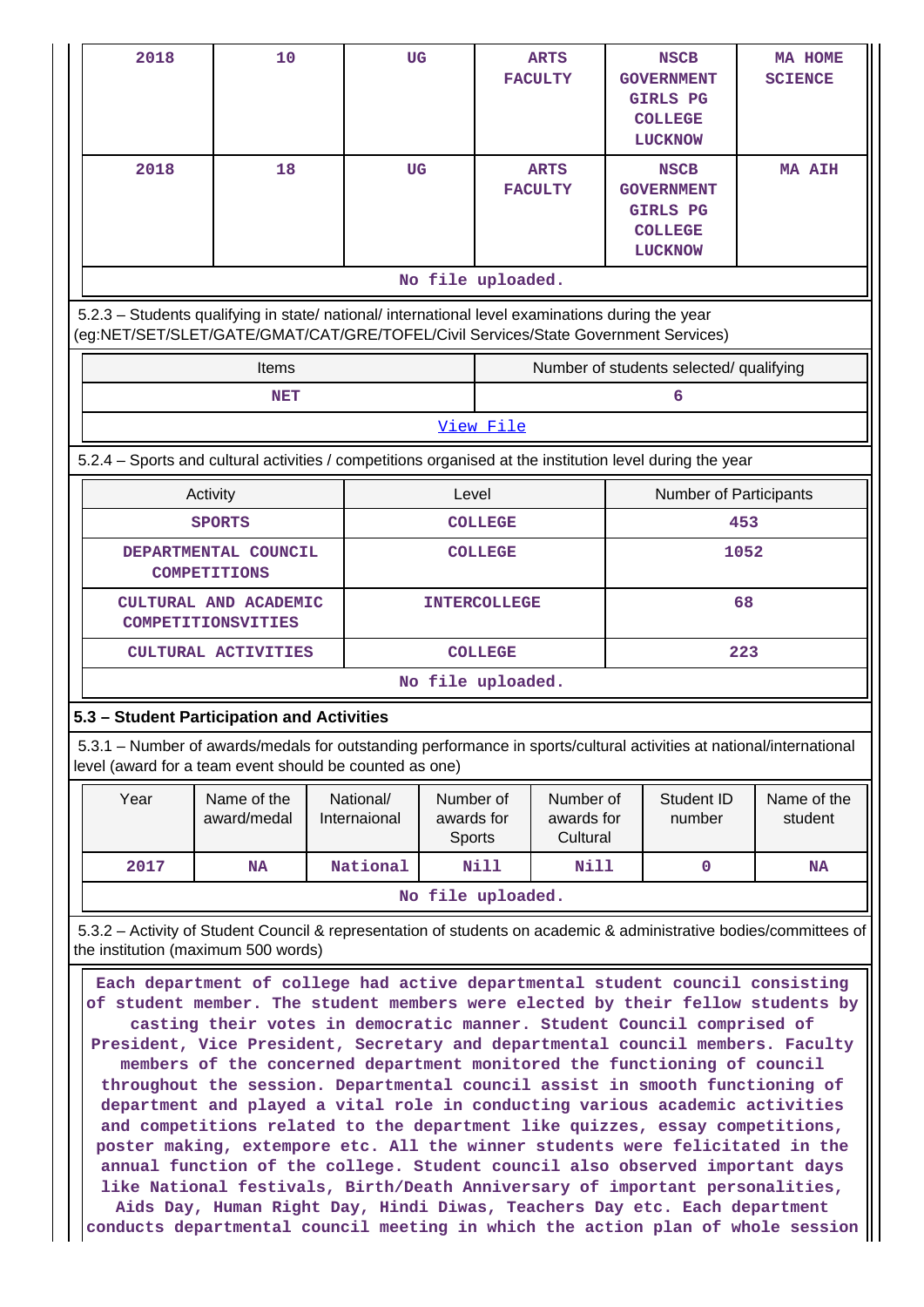### **is discussed. Besides that there are student members in main committees of college like Proctorial board, cleanliness, environment, cultural to assist in functioning of the committee.**

#### **5.4 – Alumni Engagement**

5.4.1 – Whether the institution has registered Alumni Association?

 **No**

5.4.2 – No. of enrolled Alumni:

**1 38** 

 5.4.3 – Alumni contribution during the year (in Rupees) : **0**

5.4.4 – Meetings/activities organized by Alumni Association :

**1 1 1** 

## **CRITERION VI – GOVERNANCE, LEADERSHIP AND MANAGEMENT**

**6.1 – Institutional Vision and Leadership**

 6.1.1 – Mention two practices of decentralization and participative management during the last year (maximum 500 words)

 **The college with its vision to create overall development and continual growth of students and enhancement in their level of emotional sensibility for the smooth transmission and mastery in cultural and employable skills and to fulfil its mission to encourage development and expansion of physical and intellectual capabilities, develop disciplinary and humanistic approach in various walks of life , promote cultural values such as art, literature, music and aesthetics, insure sustenance of self-confidence and cognitive intelligence and develop in using proficiency and communication technology in the context of modern era, is being governed by different committees of administration and management, which are empowered to take independent decisions for the betterment of the college as given below. ADMISSION COMMITTEE(U.G.P.G.)., NAAC, IQAC, PROCTORIAL BOARD, ENVIRONMENT COMMITTEE, WOMEN'S CELL, AISHE, EXAMINATION COMMITTEE, NSS, CLEANINESS, PUBLIC INFORMATION COMMITTEE, PURCHASE COMMITTEE, DIRECTION AND DEVELOPMENT, GAMES COMMITTEE, NCC, SCHOLARSHIP COMMITTEE, IGNOU COMMITTEE, INCOME TAX COMMITTEE, ROVERS RANGERS ETC. The head of the college i.e. principal holds meetings with convener of each committee and asks for the work plan to be executed during the session and directs the convener to work according to the plan discussed. Regarding the knowledge upgradation, the principal of the college encourages the faculty members to attend workshops on syllabus revision organized by academic staff colleges of various universities. The academic calendar is planned well in advance by the college for the proper implementation of the curriculum. Curriculum provides a framework for the colleges to execute teaching and learning. For proper implementation of curriculum, a meeting is held with all head of departments to finalize the methods for the effective implementation of the syllabus. A separate meeting is then held in each postgraduate department to finalize the course distribution for the next year. The head of the department then distributes the syllabus as per the expertise of other teachers. Teachers are then required to prepare a teaching plan based on the number of days required for effective implementation of the syllabus. The principal monitors the implementation of the teaching plan as finalized. Almost all the departments have their own departmental library from where students can easily obtain necessary books and journals. Teachers have the liberty to decide their own methodology based on the need of the**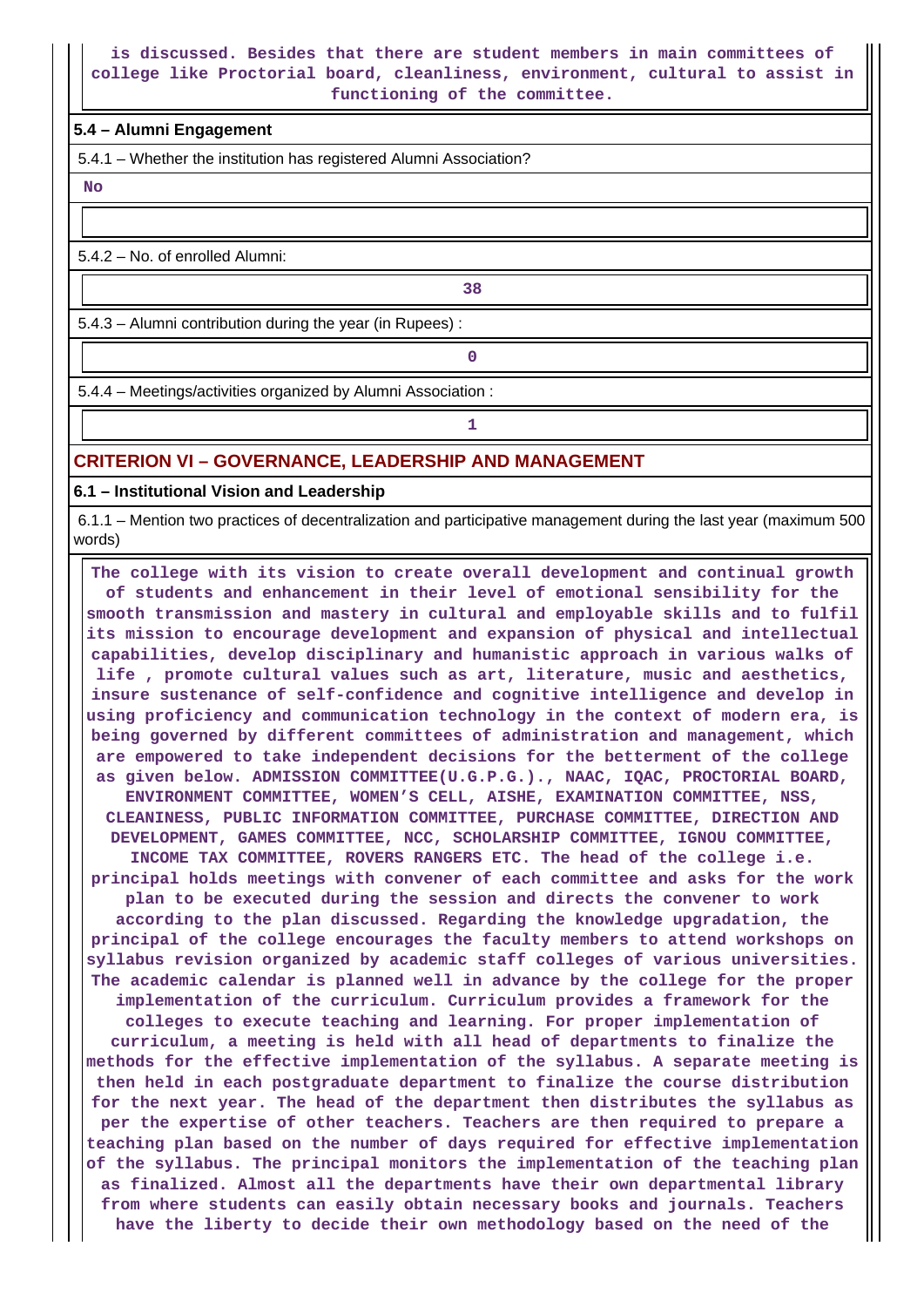**subject and the learners. B For the participative management of the students various interactive sessions, student seminars, extension lectures, career counselling seminars, cultural activities and practical sessions have been organized in the college with active participation of the students .Each department has departmental council which consists of President, secretary, executive members , class representatives and other office bearers selected for, from and among the students. These departmental councils play a very vital role in maintaining the discipline and decorum as well as planning and organising departmental council activities. Student seminar is another important feature of the participative management which creates awareness, knowledge, confidence in the students to acquire empowerment qualities of leadership.**

6.1.2 – Does the institution have a Management Information System (MIS)?

#### **Partial**

#### **6.2 – Strategy Development and Deployment**

6.2.1 – Quality improvement strategies adopted by the institution for each of the following (with in 100 words each):

| <b>Strategy Type</b>       | Details                                                                                                                                                                                                                                                                                                                                                                                                                                                                                                                        |
|----------------------------|--------------------------------------------------------------------------------------------------------------------------------------------------------------------------------------------------------------------------------------------------------------------------------------------------------------------------------------------------------------------------------------------------------------------------------------------------------------------------------------------------------------------------------|
| Curriculum Development     | College is affiliated to the<br>University of Lucknow, hence as a part<br>of Lucknow University Different types<br>of Curriculum based practices are being<br>developed and implemented. The course<br>curriculum is as per the UGC norms. The<br>faculty of the college actively<br>participate in the board of studies,<br>meetings for the curriculum development<br>and updation organized by the<br>University of Lucknow.                                                                                                |
| Teaching and Learning      | Apart from regular classroom<br>teaching, use of ICT, extension<br>activities, seminars, career<br>counselling, creative writing,<br>interactive session, interdisciplinary<br>lectures and invited talk are being<br>organized throughout the year. Various<br>field visits and educational tours for<br>the students have been organised under<br>the leadership and guidance of<br>principal and the faculty members to<br>explore knowledge , develop new skills<br>and career opportunities.                              |
| Examination and Evaluation | Class test on regular basis, internal<br>assessment are the features of<br>examination and evaluation of the<br>college Internal flying squad and<br>external flying squad continuously<br>visit and monitor the examination. The<br>teachers are actively engaged in the<br>university paper setting, moderations,<br>evaluation of the copies at graduation<br>and post graduation level at central<br>evaluation cell, University of Lucknow.<br>The marks of internal assessment and<br>practical exams of PG students are |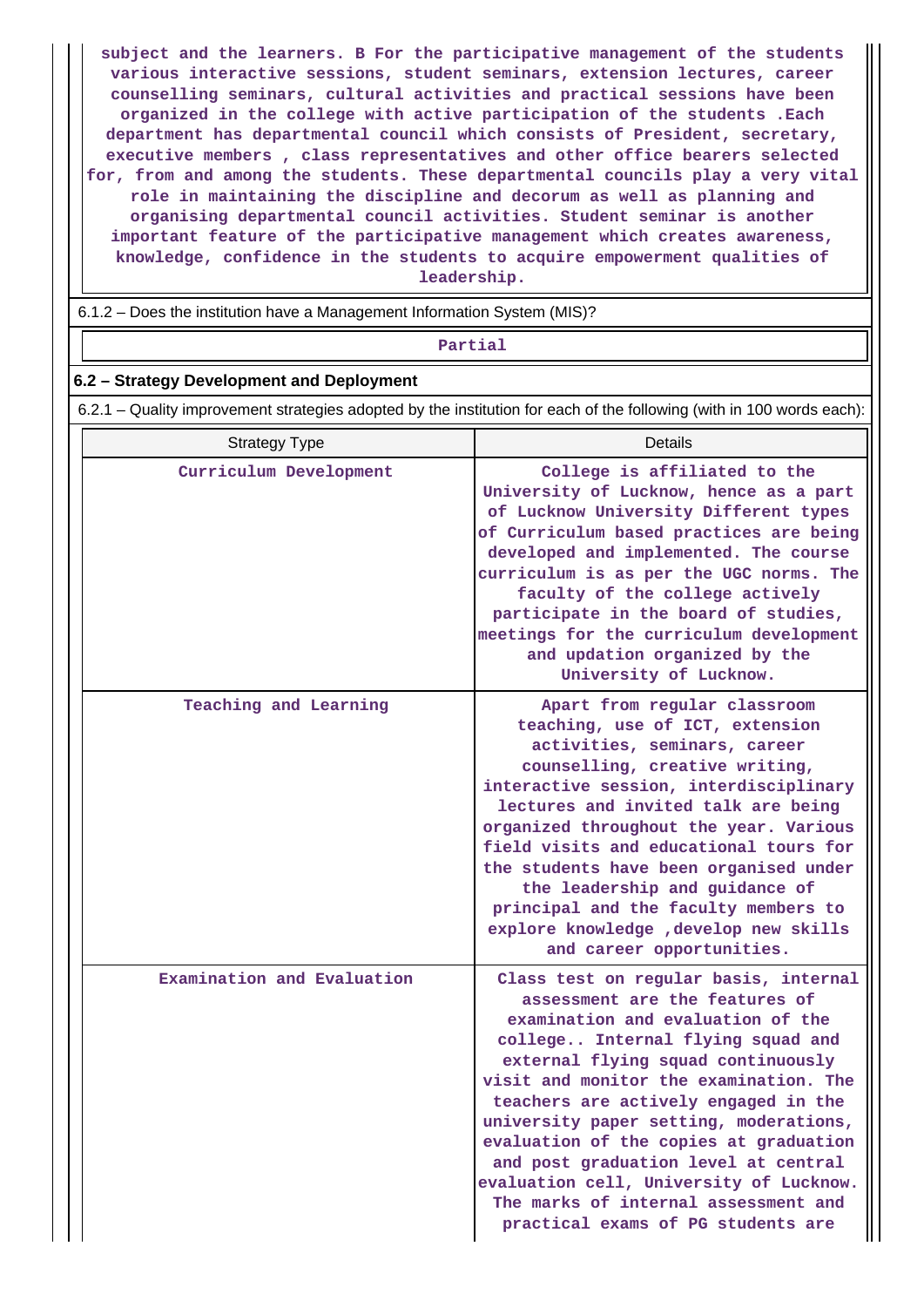|                                                                | uploaded online.                                                                                                                                                                                                                                                                                                                                                                                                                                                                                                                                                                                                                                                                                                                                                                                       |
|----------------------------------------------------------------|--------------------------------------------------------------------------------------------------------------------------------------------------------------------------------------------------------------------------------------------------------------------------------------------------------------------------------------------------------------------------------------------------------------------------------------------------------------------------------------------------------------------------------------------------------------------------------------------------------------------------------------------------------------------------------------------------------------------------------------------------------------------------------------------------------|
| Research and Development                                       | (i) Teachers of physics, botany, home<br>science are supervising to Ph.D.<br>scholars. (ii) All teachers are<br>actively engaged in research in their<br>subject, presenting research papers in<br>various national and international<br>conferences etc. (iii) PG dissertation<br>is being carried out in home science<br>department. The teachers are publishing<br>research papers, books and article in<br>various journal of national and<br>international repute.                                                                                                                                                                                                                                                                                                                                |
| Library, ICT and Physical<br>Infrastructure / Instrumentation  | (i) Library is partially automated<br>with the membership of Delnet,<br>Inflibnet and N-list. (ii) To promote<br>ICT based teaching and learning K YAN<br>is being used by faculty members. (iii)<br>The physics, chemistry, zoology,<br>botany, Psychology, Home Science,<br>Physical Education and Education<br>departments have various instruments to<br>conduct practical session as per the<br>latest syllabus of Lucknow University.                                                                                                                                                                                                                                                                                                                                                            |
| Human Resource Management                                      | In current session college has 23<br>permanent teaching faculty and 12 non-<br>teaching staff. Principal is the head<br>of the institution and for smooth<br>functioning of college all the powers<br>are decentralized in the form of<br>various committees, and mostly in each<br>committee the senior faculty member has<br>been appointed as in charge so that all<br>the members of committee work<br>cooperatively under his/her guidance.<br>Each department has its departmental<br>council and its elected representatives<br>who work as bridge between faculty<br>member and students, by bringing all<br>the problems, matters of students in<br>notice of faculty member. College is<br>accessible after 3 pm to all parents in<br>case if they have any issues regarding<br>their child. |
| Industry Interaction / Collaboration                           | (i) The College is associated with<br>IGNOU and is running study centre. (ii)<br>College has a study centre of UPRTOU.                                                                                                                                                                                                                                                                                                                                                                                                                                                                                                                                                                                                                                                                                 |
| Admission of Students                                          | Admission of undergraduate and post<br>graduate students is done on merit<br>basis through various admission<br>committees and is in accordance with<br>the reservation policies of Government<br>of Uttar Pradesh.                                                                                                                                                                                                                                                                                                                                                                                                                                                                                                                                                                                    |
| 6.2.2 – Implementation of e-governance in areas of operations: |                                                                                                                                                                                                                                                                                                                                                                                                                                                                                                                                                                                                                                                                                                                                                                                                        |
| E-governace area                                               | Details                                                                                                                                                                                                                                                                                                                                                                                                                                                                                                                                                                                                                                                                                                                                                                                                |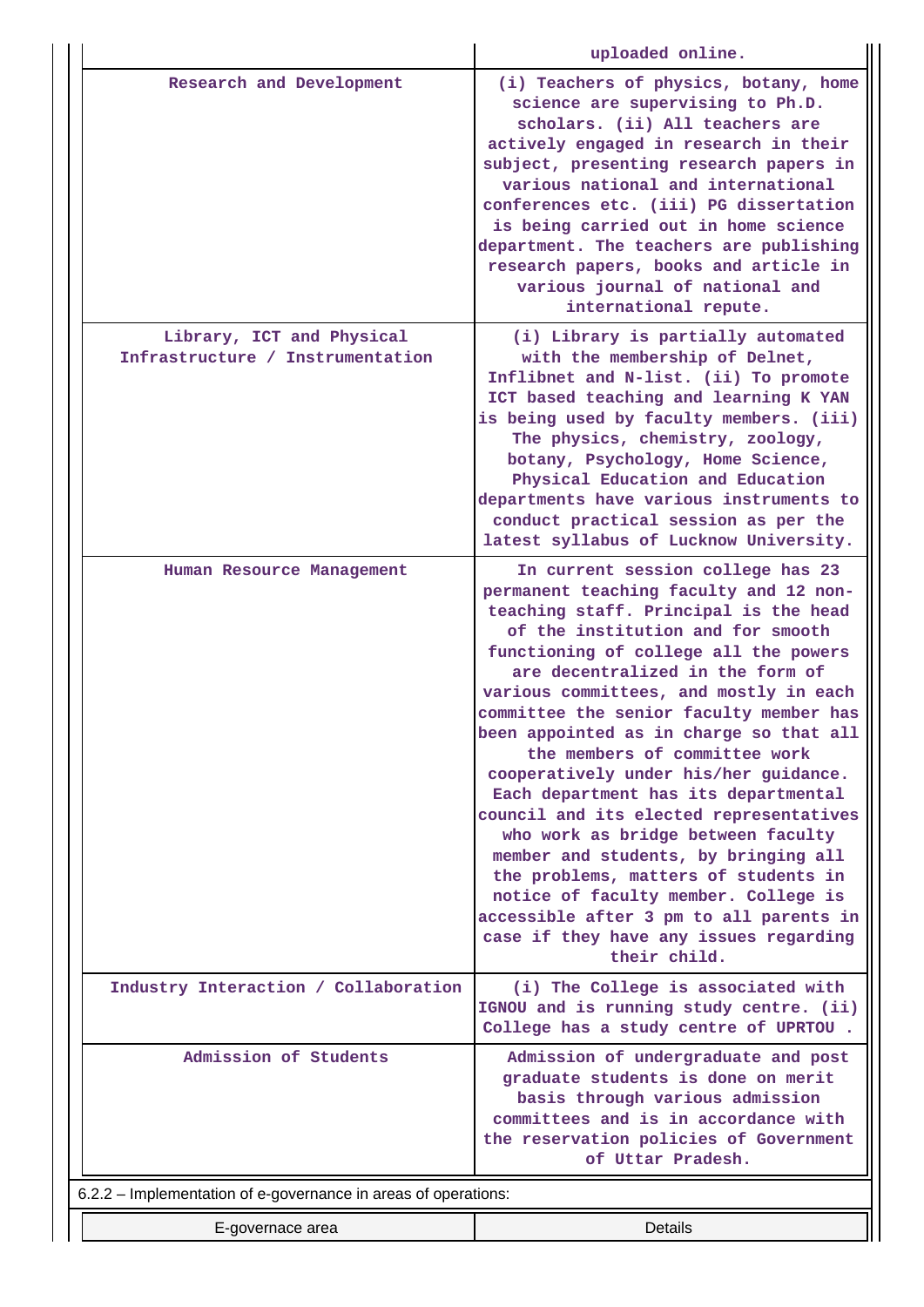| Planning and Development      | E-Tendering, infrastructural<br>development through various grants<br>received from centre and state<br>government as well as RUSA.                                                                                                                                                                                                                                                                                                                                                                                                                                                                                                                                                                                                                                                                                                                    |
|-------------------------------|--------------------------------------------------------------------------------------------------------------------------------------------------------------------------------------------------------------------------------------------------------------------------------------------------------------------------------------------------------------------------------------------------------------------------------------------------------------------------------------------------------------------------------------------------------------------------------------------------------------------------------------------------------------------------------------------------------------------------------------------------------------------------------------------------------------------------------------------------------|
| Administration                | Administration of the college is<br>being done through e-Governance with<br>Principal as Head of the Institution.<br>College is well equipped with internet<br>facility and campus is Wi-Fi. Various<br>committees have been formed to assist<br>the Principal for smooth functioning of<br>the administration of the college. The<br>information about different plans,<br>orders and activities is given to<br>faculty and the students through<br>, whatsapp groups and email.                                                                                                                                                                                                                                                                                                                                                                      |
| Finance and Accounts          | The finance and account of the<br>college is being maintained by office<br>of the college with its office<br>superintendent and supporting staff<br>using computer. The main source of<br>income of the college is the fee<br>collection of the students. The funds<br>so generated have been allocated under<br>different heads like examination fund,<br>student fund, sports fund, library<br>fund, poor girls fund (Nirdhana chhatri<br>Kosh), environment fund and seminar<br>fund etc. The salary of the employees<br>of the college is provided by state<br>government through its Treasury, which<br>is electronically credited to their<br>accounts. The salary statement and the<br>GPF statement of all the employees are<br>available online. Scholarship and fees<br>of students are also collected and<br>disbursed through online mode. |
| Student Admission and Support | Anti ragging committee, student<br>grievance redressal, career<br>counselling, placement committees have<br>been constituted to support students.<br>Student online portal/website,<br>admission and examination form are<br>being filled online. K YAN is being<br>used for ICT teaching and learning.<br>Various add-on courses are being taught<br>online at IGNOU study centre of the<br>college through e-Gyankosh. The college<br>has study centre of Uttar Pradesh<br>Rajarshi Tandon Open University. The<br>scholarship is being provided by the<br>state government as per rule for which<br>online forms have been submitted by the<br>students and their scholarship has been<br>credited online in their accounts.                                                                                                                        |
| Examination                   | Information of the examination is                                                                                                                                                                                                                                                                                                                                                                                                                                                                                                                                                                                                                                                                                                                                                                                                                      |

 $\prod$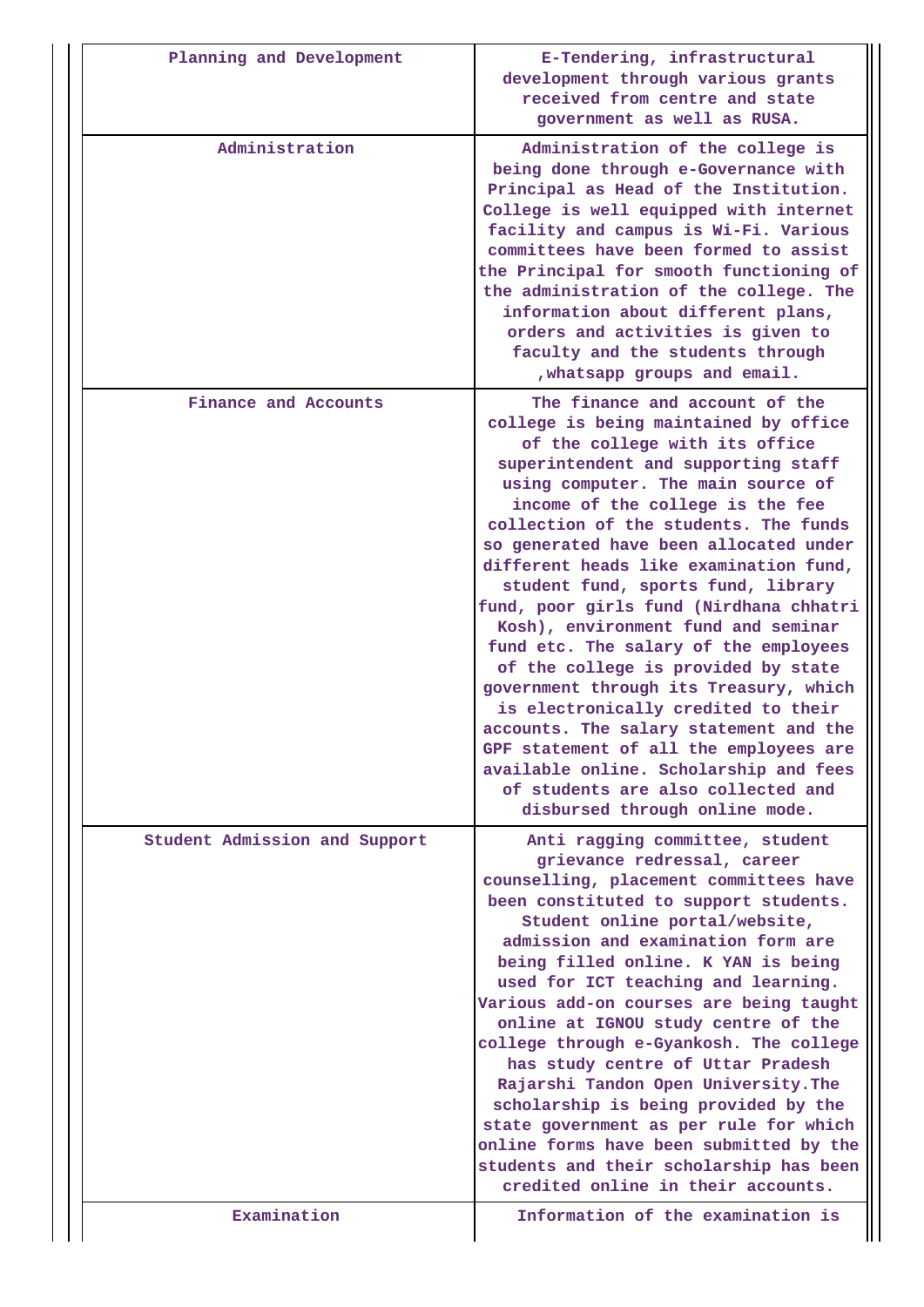| through website of the college. Online  |
|-----------------------------------------|
| submission of examination form by the   |
| students is the key factor in the area  |
| of e-Governance. The exam schedule and  |
| results are being published on          |
| university website and the students are |
| able to access these websites in the    |
| college through the available internet  |
| facility.                               |

## **6.3 – Faculty Empowerment Strategies**

 6.3.1 – Teachers provided with financial support to attend conferences / workshops and towards membership fee of professional bodies during the year

| Year              | Name of Teacher | Name of conference/<br>workshop attended<br>for which financial<br>support provided | Name of the<br>professional body for<br>which membership<br>fee is provided | Amount of support |  |  |  |  |
|-------------------|-----------------|-------------------------------------------------------------------------------------|-----------------------------------------------------------------------------|-------------------|--|--|--|--|
| 2017              | NA              | NA                                                                                  | <b>NA</b>                                                                   |                   |  |  |  |  |
| No file uploaded. |                 |                                                                                     |                                                                             |                   |  |  |  |  |

 6.3.2 – Number of professional development / administrative training programmes organized by the College for teaching and non teaching staff during the year

| Year              | Title of the<br>professional<br>development<br>programme<br>organised for<br>teaching staff | Title of the<br>administrative<br>training<br>programme<br>organised for<br>non-teaching<br>staff | From date  | To Date    | Number of<br>participants<br>(Teaching<br>staff) | Number of<br>participants<br>(non-teaching<br>staff) |  |  |  |  |
|-------------------|---------------------------------------------------------------------------------------------|---------------------------------------------------------------------------------------------------|------------|------------|--------------------------------------------------|------------------------------------------------------|--|--|--|--|
| 2017              | <b>NA</b>                                                                                   | NA                                                                                                | 01/12/2018 | 01/12/2018 | Nill                                             | <b>Nill</b>                                          |  |  |  |  |
| No file uploaded. |                                                                                             |                                                                                                   |            |            |                                                  |                                                      |  |  |  |  |

 6.3.3 – No. of teachers attending professional development programmes, viz., Orientation Programme, Refresher Course, Short Term Course, Faculty Development Programmes during the year

| Title of the<br>professional<br>development<br>programme | Number of teachers<br>who attended                                     | From Date |            | To date    | Duration |  |  |  |  |
|----------------------------------------------------------|------------------------------------------------------------------------|-----------|------------|------------|----------|--|--|--|--|
| SHORT TERM<br><b>COURSE</b>                              | 1                                                                      |           | 21/08/2017 | 27/08/2017 | 7        |  |  |  |  |
| <b>REFRESHER</b><br><b>COURSE</b>                        | 1                                                                      |           | 01/12/2017 | 22/12/2017 | 21       |  |  |  |  |
| <b>REFRESHER</b><br><b>COURSE</b>                        | $\mathbf{1}$                                                           |           | 10/03/2018 | 30/03/2018 | 21       |  |  |  |  |
| <b>REFRESHER</b><br><b>COURSE</b>                        | 1                                                                      |           | 07/11/2017 | 28/11/2017 | 21       |  |  |  |  |
| <b>ORIENTATION</b><br><b>COURSE</b>                      | 1                                                                      |           | 23/08/2017 | 19/09/2017 | 28       |  |  |  |  |
|                                                          | No file uploaded.                                                      |           |            |            |          |  |  |  |  |
|                                                          | 6.3.4 – Faculty and Staff recruitment (no. for permanent recruitment): |           |            |            |          |  |  |  |  |
| Teaching<br>Non-teaching                                 |                                                                        |           |            |            |          |  |  |  |  |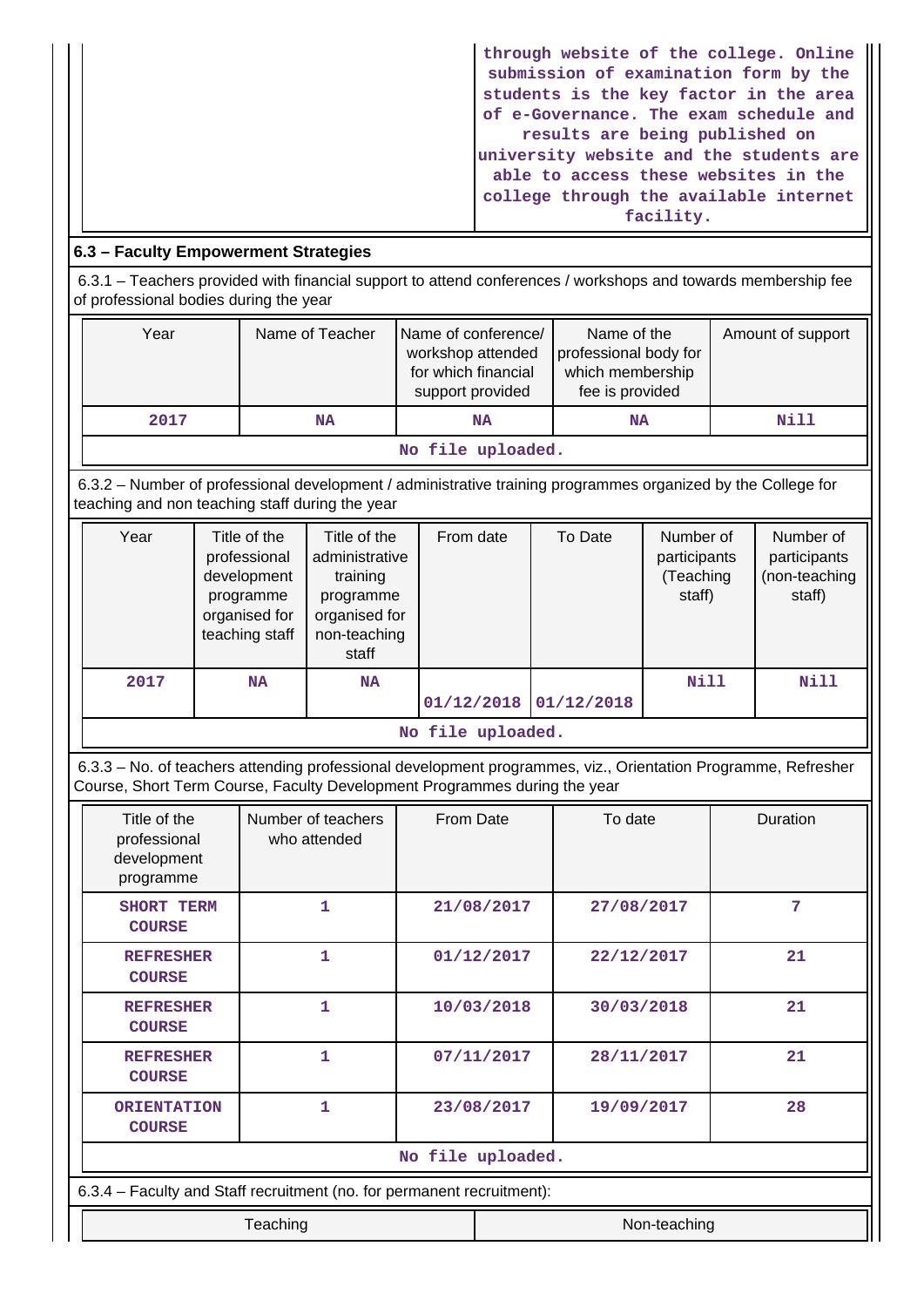| Permanent                                                                                                                                                                                                                                                                                                                                                                                                        |        | <b>Full Time</b>                                                                                                                                                   |                    | Permanent | <b>Full Time</b>                                                                                                                                                                                                                                                                                                                                                  |  |  |  |  |
|------------------------------------------------------------------------------------------------------------------------------------------------------------------------------------------------------------------------------------------------------------------------------------------------------------------------------------------------------------------------------------------------------------------|--------|--------------------------------------------------------------------------------------------------------------------------------------------------------------------|--------------------|-----------|-------------------------------------------------------------------------------------------------------------------------------------------------------------------------------------------------------------------------------------------------------------------------------------------------------------------------------------------------------------------|--|--|--|--|
| <b>Nill</b>                                                                                                                                                                                                                                                                                                                                                                                                      |        | Nill                                                                                                                                                               | <b>Nill</b>        |           | Nill                                                                                                                                                                                                                                                                                                                                                              |  |  |  |  |
| $6.3.5$ – Welfare schemes for                                                                                                                                                                                                                                                                                                                                                                                    |        |                                                                                                                                                                    |                    |           |                                                                                                                                                                                                                                                                                                                                                                   |  |  |  |  |
| Teaching                                                                                                                                                                                                                                                                                                                                                                                                         |        | Non-teaching                                                                                                                                                       |                    |           | <b>Students</b>                                                                                                                                                                                                                                                                                                                                                   |  |  |  |  |
| The loan facility,<br>permanent withdrawl from<br>the G.P.F is available<br>for the teaching staff.<br>Medical leave, maternity<br>leave and Child care<br>leave are given to<br>teaching staff. Medical<br>reimbursement and study/<br>duty leave is provided to<br>attend workshps<br>, seminars, orientation<br>course, refresher courses<br>and FDP.<br>6.4 - Financial Management and Resource Mobilization |        | permanent withdrawl from<br>the G.P.F, Medical leave<br>, maternity leave and<br>Child care leave are<br>Earn leave is available<br>for the non teaching<br>staff. | The loan facility, |           | Scholarship for<br>economically poor<br>students is provided<br>through state government<br>as well as the college.<br>Remedial classes have<br>been organised to support<br>weak student in<br>education.                                                                                                                                                        |  |  |  |  |
| 6.4.1 – Institution conducts internal and external financial audits regularly (with in 100 words each)                                                                                                                                                                                                                                                                                                           |        |                                                                                                                                                                    |                    |           |                                                                                                                                                                                                                                                                                                                                                                   |  |  |  |  |
| year(not covered in Criterion III)                                                                                                                                                                                                                                                                                                                                                                               |        | at college level.                                                                                                                                                  |                    |           | uchhtar shiksha abhiyan has been sent to Director RUSA and Director , Higher<br>Education Allahabad. The internal audit of the fee received from students and<br>transferred to different heads/ accounts has been done by the committee formed<br>6.4.2 – Funds / Grants received from management, non-government bodies, individuals, philanthropies during the |  |  |  |  |
| Name of the non government<br>funding agencies /individuals                                                                                                                                                                                                                                                                                                                                                      |        | Funds/ Grnats received in Rs.                                                                                                                                      |                    |           | Purpose                                                                                                                                                                                                                                                                                                                                                           |  |  |  |  |
| N A                                                                                                                                                                                                                                                                                                                                                                                                              |        | 0                                                                                                                                                                  |                    |           | <b>NA</b>                                                                                                                                                                                                                                                                                                                                                         |  |  |  |  |
|                                                                                                                                                                                                                                                                                                                                                                                                                  |        |                                                                                                                                                                    | No file uploaded.  |           |                                                                                                                                                                                                                                                                                                                                                                   |  |  |  |  |
| 6.4.3 - Total corpus fund generated                                                                                                                                                                                                                                                                                                                                                                              |        |                                                                                                                                                                    |                    |           |                                                                                                                                                                                                                                                                                                                                                                   |  |  |  |  |
|                                                                                                                                                                                                                                                                                                                                                                                                                  |        | $\mathbf 0$                                                                                                                                                        |                    |           |                                                                                                                                                                                                                                                                                                                                                                   |  |  |  |  |
| 6.5 - Internal Quality Assurance System                                                                                                                                                                                                                                                                                                                                                                          |        |                                                                                                                                                                    |                    |           |                                                                                                                                                                                                                                                                                                                                                                   |  |  |  |  |
| 6.5.1 – Whether Academic and Administrative Audit (AAA) has been done?                                                                                                                                                                                                                                                                                                                                           |        |                                                                                                                                                                    |                    |           |                                                                                                                                                                                                                                                                                                                                                                   |  |  |  |  |
| <b>Audit Type</b>                                                                                                                                                                                                                                                                                                                                                                                                |        | External                                                                                                                                                           |                    |           | Internal                                                                                                                                                                                                                                                                                                                                                          |  |  |  |  |
|                                                                                                                                                                                                                                                                                                                                                                                                                  | Yes/No | Agency                                                                                                                                                             |                    | Yes/No    | Authority                                                                                                                                                                                                                                                                                                                                                         |  |  |  |  |
| Academic                                                                                                                                                                                                                                                                                                                                                                                                         | Yes    |                                                                                                                                                                    | <b>UPHEC</b>       | Yes       | <b>IQAC</b>                                                                                                                                                                                                                                                                                                                                                       |  |  |  |  |
| Administrative<br>Yes                                                                                                                                                                                                                                                                                                                                                                                            |        | Office                                                                                                                                                             | AG UP and DE       | Yes       | <b>HEAD OF</b><br><b>INSTITUTE</b>                                                                                                                                                                                                                                                                                                                                |  |  |  |  |
|                                                                                                                                                                                                                                                                                                                                                                                                                  |        |                                                                                                                                                                    |                    |           |                                                                                                                                                                                                                                                                                                                                                                   |  |  |  |  |
| 6.5.2 – Activities and support from the Parent – Teacher Association (at least three)<br>(i) Parent Teacher association works for the interaction between teacher and<br>parent for the betterment of the students. (ii) Suggestions obtained from the<br>parents are implemented for the welfare of the students. (iii) The parent                                                                              |        |                                                                                                                                                                    |                    |           |                                                                                                                                                                                                                                                                                                                                                                   |  |  |  |  |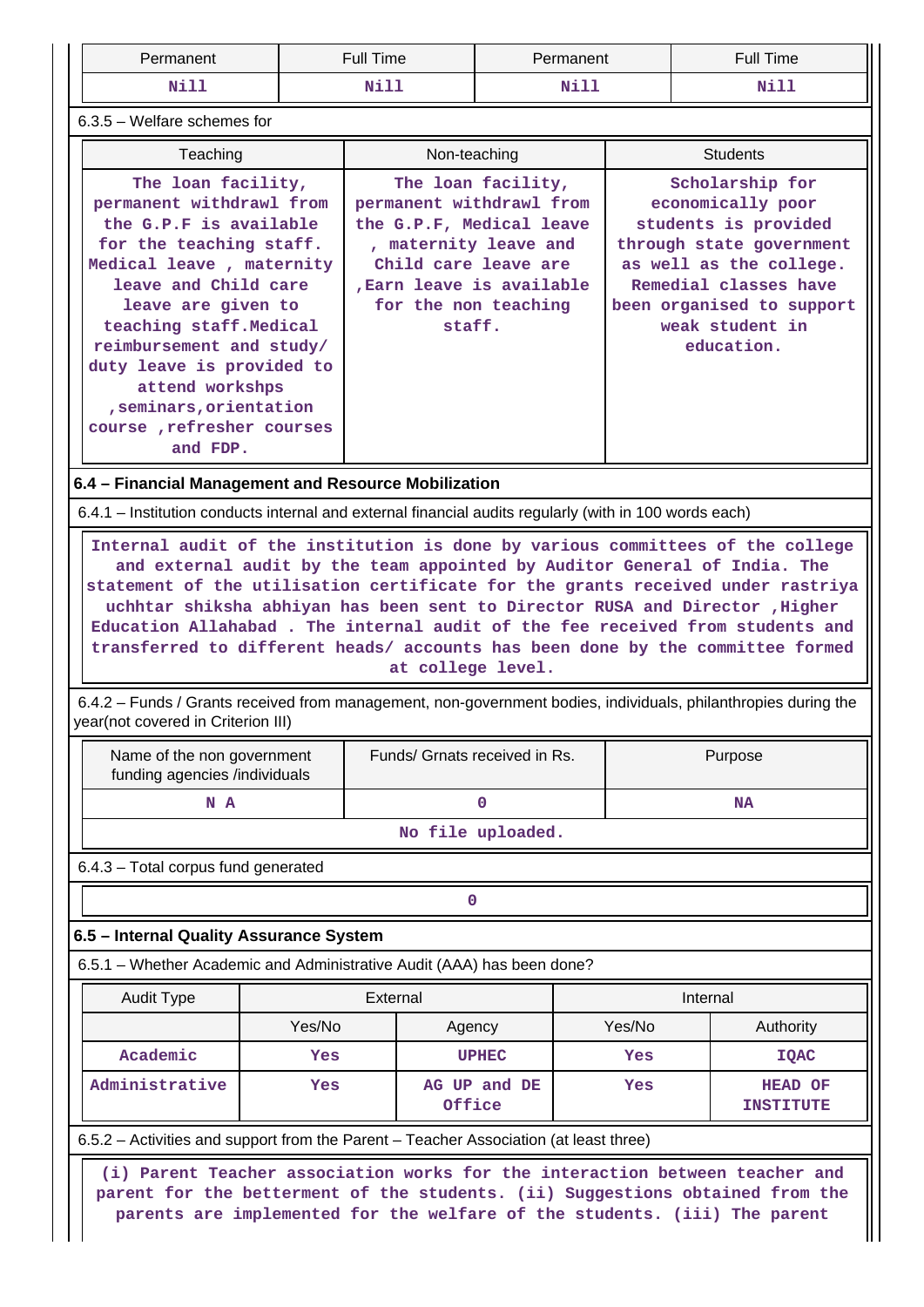**teacher association promotes the meeting of the parents to the respective subject teachers in case of any grievance.**

6.5.3 – Development programmes for support staff (at least three)

 **The support staff has been trained to operate computers, Photostat Machine, projectors etc. Banking professionals were invited in college to for making them aware about better investment plans for their future. During sports function, national festivals, and other cultural events support staff was motivated to participate and their participation is duly rewarded by Head of the Institution.**

6.5.4 – Post Accreditation initiative(s) (mention at least three)

 **1. No. of outreach/extension programs were increased for society and student welfare. . 2. Efforts were been made for generating funds from different agencies i.e. Department of Higher Education, UGC, RUSA, ICSSR, NGOs etc. 3. More soft skill training programs were conducted for students . 4. e-resources (N-list, Del-Net, Process).membership was taken 5. National seminar was organised by college the existing year..**

6.5.5 – Internal Quality Assurance System Details

| a) Submission of Data for AISHE portal | Yes |
|----------------------------------------|-----|
| b) Participation in NIRF               | No  |
| c)ISO certification                    | No  |
| d)NBA or any other quality audit       | No  |

6.5.6 – Number of Quality Initiatives undertaken during the year

| Year | Name of quality                      | Date of<br>initiative by IQAC   conducting IQAC | <b>Duration From</b> | Duration To | Number of<br>participants |
|------|--------------------------------------|-------------------------------------------------|----------------------|-------------|---------------------------|
| 2018 | <b>NATIONAL</b><br><b>CONFERENCE</b> | 21/11/2017                                      | 02/02/2018           | 03/02/2018  | 450                       |

**No file uploaded.**

## **CRITERION VII – INSTITUTIONAL VALUES AND BEST PRACTICES**

## **7.1 – Institutional Values and Social Responsibilities**

 7.1.1 – Gender Equity (Number of gender equity promotion programmes organized by the institution during the year)

| Title of the<br>programme                                                     | Period from | Period To  | <b>Number of Participants</b> |      |
|-------------------------------------------------------------------------------|-------------|------------|-------------------------------|------|
|                                                                               |             |            | Female                        | Male |
| <b>LECTURE ON</b><br><b>WOMEN HEALTH</b><br>AND FOOD IN<br>DAILY LIFE         | 14/10/2017  | 14/10/2017 | 48                            | Nill |
| <b>DASTAK MANCH</b><br><b>WORKSHOP ON</b><br><b>GENDER EQUALITY</b>           | 07/11/2017  | 07/02/2018 | 22                            | Nill |
| <b>AWARENESS</b><br>PROGRAMME ON<br><b>GENDER EQUALITY</b><br>AND EVE TEASING | 06/11/2017  | 06/11/2017 | 130                           | Nill |
| <b>1090 AND</b>                                                               | 05/12/2017  | 05/12/2017 | 231                           | Nill |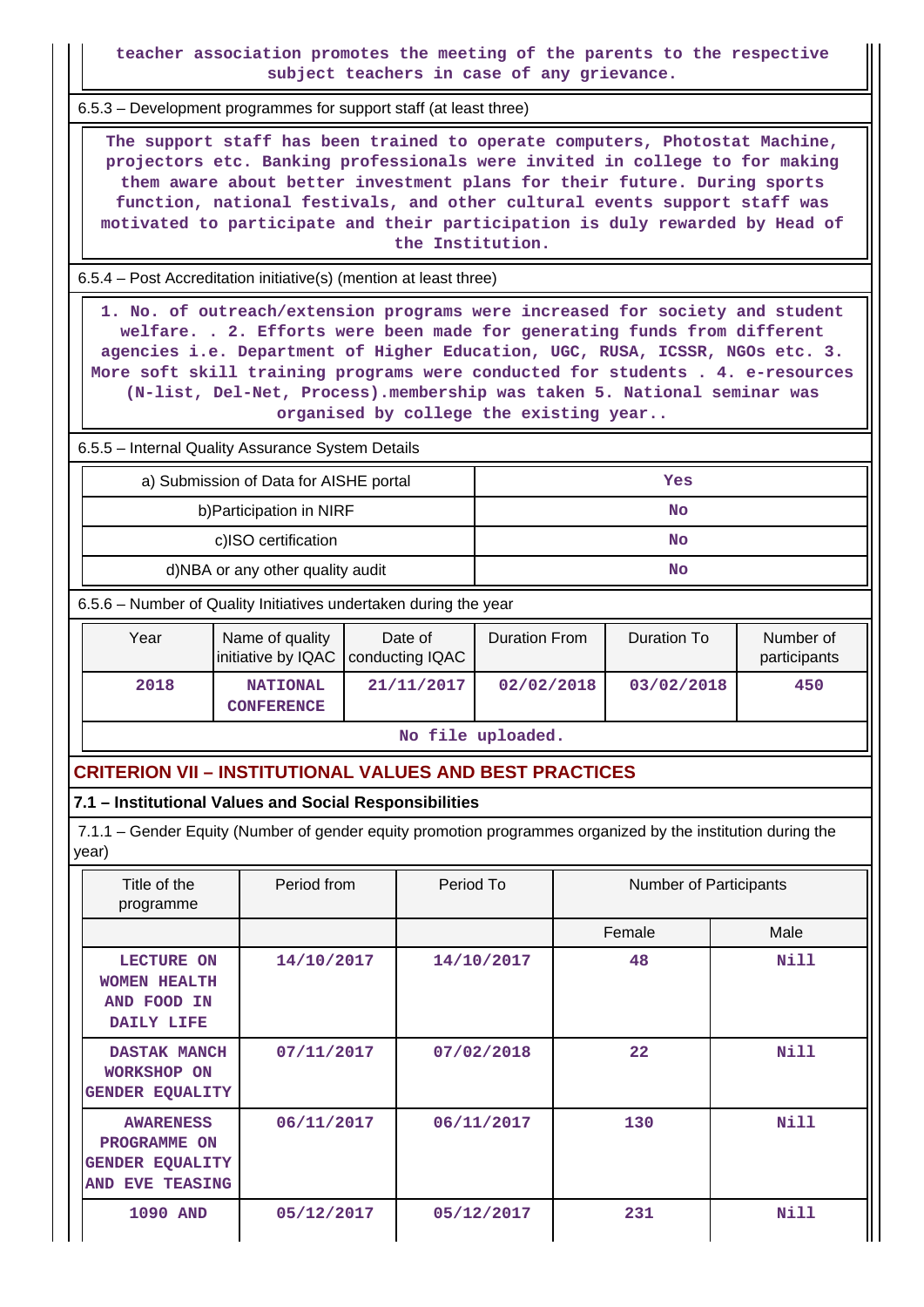| <b>GIRLS SAFETY</b><br><b>PROGRAMME</b>                                                                                 |            |            |    |      |
|-------------------------------------------------------------------------------------------------------------------------|------------|------------|----|------|
| <b>POSTER</b><br><b>COMPETITION ON</b><br><b>DOMESTIC</b><br><b>VIOLENCE AND</b><br><b>DOWRY</b>                        | 22/11/2017 | 22/11/2017 | 34 | Nill |
| <b>STUDENT</b><br><b>SEMINAR ON</b><br><b>RURAL SOCIETY</b><br><b>GREAT TRADITION</b><br>AND LITTLE<br><b>TRADITION</b> | 07/11/2017 | 07/11/2017 | 29 | Nill |
| <b>LECTURE ON</b><br><b>VARNA VYAVASTHA</b>                                                                             | 21/11/2017 | 21/11/2017 | 37 | Nill |

#### 7.1.2 – Environmental Consciousness and Sustainability/Alternate Energy initiatives such as:

Percentage of power requirement of the University met by the renewable energy sources

**Environmental Consciousness there to a large extent. Many activities conducted for its awareness at college level and by the departments also. There is a very active environment committee in the college which maintains the environment of the college through Quiz, Rangoli, Poster, Slogan, Essay, Debate competitions on it and it maintains a 'Subhash Vatika' in college especially dedicated to it. This committee receives funds also from the college so as to secure the necessities for its maintenance. There are two units of N.S.S. and N.C.C. and Rovers and Rangers in our college. Its members regularly do tree/saplings plantations in the college and conduct cleanliness drives. Solar Energy Source is being tried to be installed in our college as an alternative and renewable energy source. Papers of it are attached with this (Solar Silicon Energy – of 16 lakh estimate). And through LED lighting, 10 KW of light requirement of the college is sought to be met. More specifically in session under review that is 2017-18, with the main purpose of inculcating awareness about environment among students, various programmes were organised in the college viz., 1. Organised different competitions on the theme related to environmental preservation and water conservation among students viz. Quiz, Rangoli, Poster-Making, Slogan-Writing, Essay Writing and Debate Competitions. 2. Organised Extension Lectures and Seminars ( Student and National) on the topic AWARENESS REGARDING ENVIRONMENT AND CLEANLINESSS (28.8.17). 3. Short film on Environmental issues was shown to students. 4. Environmental Club was established with the maximum proportion of students in order to have their maximum participation in the related activities. 5. Few places were assigned in the college as Beautification Spots. Pots were purchased and Seasonal and All Season Plants were planted. 6. A Team Visit of Mahindra Foundation Trust was conducted in our college for spreading awareness campaign of - Swachhata and Swasthya Mission.**

| Item facilities                       | Yes/No    | Number of beneficiaries |
|---------------------------------------|-----------|-------------------------|
| Ramp/Rails                            | Yes       |                         |
| Rest Rooms                            | Yes       |                         |
| Physical facilities                   | No.       | Nill                    |
| Provision for lift                    | No.       | Nill                    |
| <b>Braille</b><br>Software/facilities | <b>No</b> | <b>Nill</b>             |

7.1.3 – Differently abled (Divyangjan) friendliness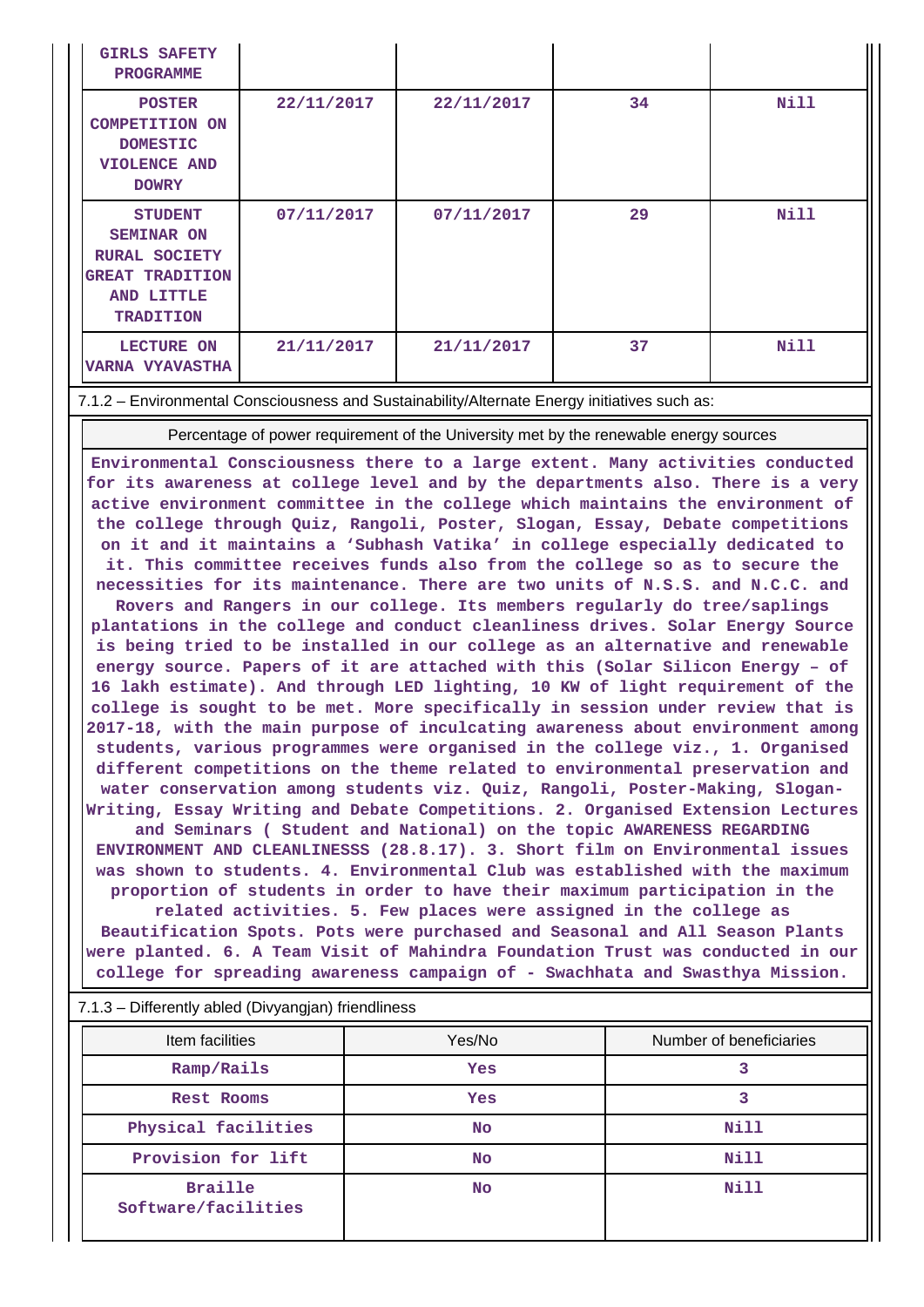| Scribes for examination            |                                                                                                                                                                                                  |                | Yes       |                |          |  | <b>Nill</b>                                  |                                                                       |                                                     |
|------------------------------------|--------------------------------------------------------------------------------------------------------------------------------------------------------------------------------------------------|----------------|-----------|----------------|----------|--|----------------------------------------------|-----------------------------------------------------------------------|-----------------------------------------------------|
|                                    | Special skill<br>development for<br>differently abled<br>students                                                                                                                                |                | <b>No</b> |                |          |  | <b>Nill</b>                                  |                                                                       |                                                     |
| 7.1.4 - Inclusion and Situatedness |                                                                                                                                                                                                  |                |           |                |          |  |                                              |                                                                       |                                                     |
| Year                               | Number of<br>Number of<br>initiatives to<br>initiatives<br>taken to<br>address<br>locational<br>engage with<br>advantages<br>and<br>and disadva<br>contribute to<br>local<br>ntages<br>community |                |           | Date           | Duration |  | Name of<br>initiative                        | <b>Issues</b><br>addressed                                            | Number of<br>participating<br>students<br>and staff |
| 2017                               | 1                                                                                                                                                                                                | 6              |           | 16/12/2<br>018 | 07       |  | <b>NSS</b><br>Special<br>Camp                | Social<br>Service A<br>ctivities                                      | 100                                                 |
| 2017                               | $\mathbf{1}$                                                                                                                                                                                     | $\mathbf{1}$   |           | 10/08/2<br>017 | 01       |  | Interna<br>tional<br>Youth Day               | Youth I<br>nspiratio<br>n                                             | 80                                                  |
| 2017                               | 1                                                                                                                                                                                                | $\mathbf{1}$   |           | 12/09/2<br>017 | 01       |  | Swachhata<br>Abhiyan                         | Cleanli<br>ness<br>Drive iin<br>Campus<br>and surro<br>unding<br>area | 70                                                  |
| 2017                               | $\mathbf{1}$                                                                                                                                                                                     | $\mathbf{1}$   |           | 26/08/2<br>017 | 01       |  | Cleanli<br>ness<br><b>Awareness</b><br>Rally | Inspiring<br>about cle<br>anliness                                    | 100                                                 |
| 2017                               | $\mathbf{1}$                                                                                                                                                                                     | $\overline{7}$ |           | 24/10/2<br>017 | 07       |  | Traffic<br>Control<br>Week                   | Road<br>Safety<br>Training                                            | 100                                                 |
| 2018                               | $\mathbf{1}$                                                                                                                                                                                     | $\mathbf{1}$   |           | 21/01/2<br>018 | 01       |  | Counsel<br>ling by<br>Skin Spec<br>ialist    | Skin<br>problems<br>in youth                                          | 150                                                 |
| 2017                               | $\mathbf{1}$                                                                                                                                                                                     | $\mathbf{1}$   |           | 11/09/2<br>017 | 01       |  | pulse<br>Polio<br>Training                   | Training<br>by WHO<br>Officials<br>regarding<br>pulse<br>Polio        | 25                                                  |
| 2017                               | $\mathbf{1}$                                                                                                                                                                                     | $\mathbf{1}$   |           | 04/08/2<br>017 | 01       |  | Jadi<br>Booti<br>Diwas                       | Planted<br>Medicinal<br>Plants in<br>LDA Park<br>Vikas<br>Nagar Lko   | 25                                                  |
| 2018                               | $\mathbf{1}$                                                                                                                                                                                     | $\mathbf{1}$   |           | 04/05/2<br>018 | 01       |  |                                              | Petroleum Awareness                                                   | 10                                                  |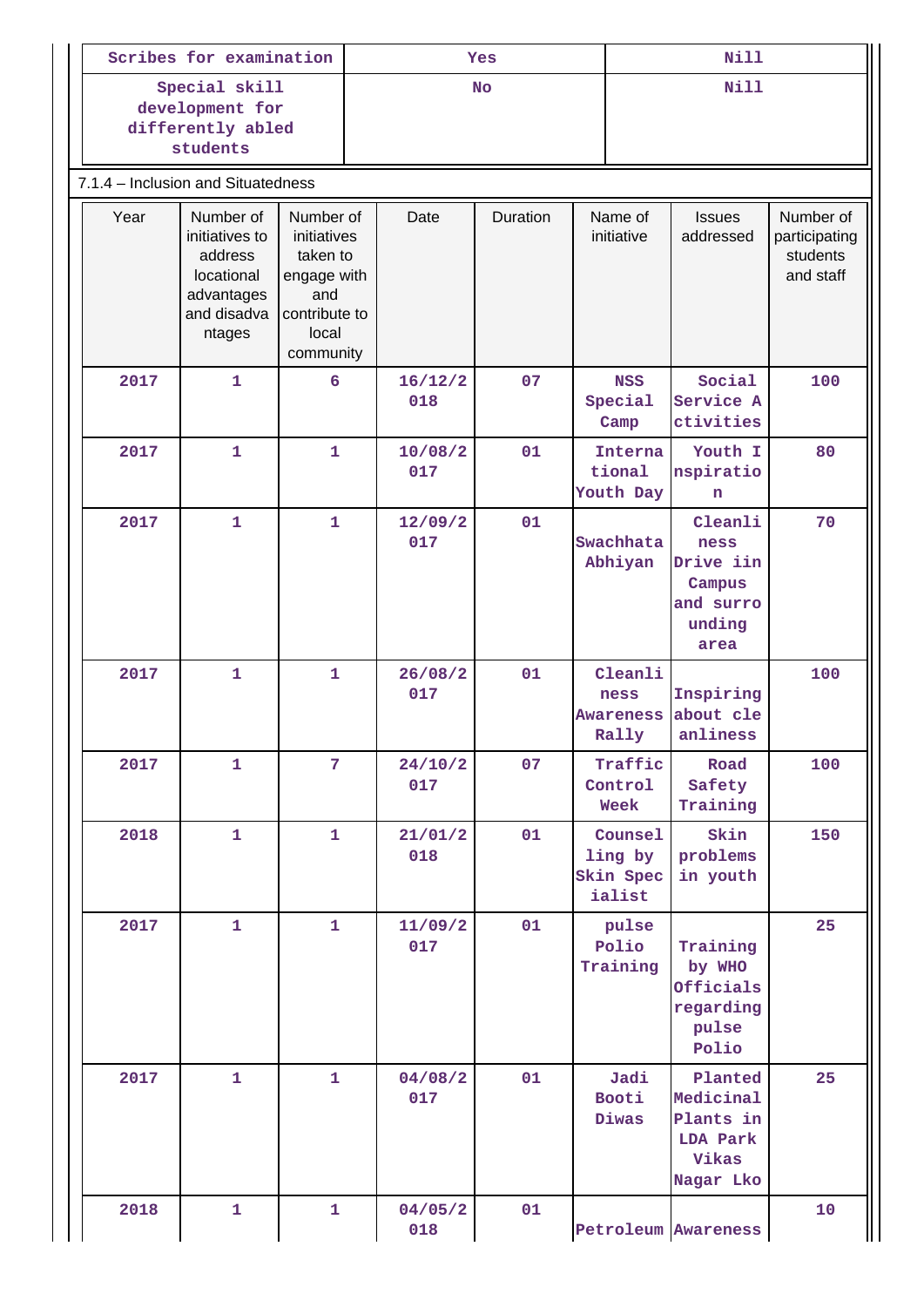|                                                                                                                                                                                                                                                                                       |              |   |  |                                                                           |             | and Fuel<br>ion<br>Programme                      | about<br>Conservat petroleum<br>and fuel<br>conservat<br>ion                                                                                                                                                                                                                                                                                                                                                                                                                                                                                                                                                                                                                              |    |
|---------------------------------------------------------------------------------------------------------------------------------------------------------------------------------------------------------------------------------------------------------------------------------------|--------------|---|--|---------------------------------------------------------------------------|-------------|---------------------------------------------------|-------------------------------------------------------------------------------------------------------------------------------------------------------------------------------------------------------------------------------------------------------------------------------------------------------------------------------------------------------------------------------------------------------------------------------------------------------------------------------------------------------------------------------------------------------------------------------------------------------------------------------------------------------------------------------------------|----|
| 2017                                                                                                                                                                                                                                                                                  | 1            | 1 |  | 05/11/2<br>017                                                            | 01          | Plantat<br>ion Rally<br>on World<br>Toilet<br>Day | Plantat<br>ion                                                                                                                                                                                                                                                                                                                                                                                                                                                                                                                                                                                                                                                                            | 35 |
|                                                                                                                                                                                                                                                                                       |              |   |  |                                                                           | View File   |                                                   |                                                                                                                                                                                                                                                                                                                                                                                                                                                                                                                                                                                                                                                                                           |    |
|                                                                                                                                                                                                                                                                                       |              |   |  |                                                                           |             |                                                   | 7.1.5 - Human Values and Professional Ethics Code of conduct (handbooks) for various stakeholders                                                                                                                                                                                                                                                                                                                                                                                                                                                                                                                                                                                         |    |
|                                                                                                                                                                                                                                                                                       | <b>Title</b> |   |  | Date of publication                                                       |             |                                                   | Follow up(max 100 words)                                                                                                                                                                                                                                                                                                                                                                                                                                                                                                                                                                                                                                                                  |    |
| University Grants<br>Commission (Minimum<br>Qualifications for<br>Appointment of Teachers<br>and other Academic Staff<br>in Universities and<br>Colleges and Measures for<br>the Maintenance of<br>Standards in Higher<br>Education) (4th<br>Amendment), Regulations,<br>11 JULY2016. |              |   |  |                                                                           | 01/06/2017  |                                                   | Code of Professional<br>Ethics by U.G.C./State<br>Government, has been<br>followed regularly by<br>college. Whoever adopts<br>teaching as a profession,<br>assumes the obligation to<br>conduct himself/herself<br>in accordance with the<br>ideal of the profession,<br>A teacher is constantly<br>under the scrutiny of his<br>students and the society<br>at large. This code of<br>conduct is a complete<br>guide for the<br>stakeholders and has<br>greatly helped them in<br>the noble task of<br>spreading good education.<br>That this code has served<br>its purpose can be seen<br>from the quality of<br>students coming out of<br>this institution and<br>their achievements. |    |
|                                                                                                                                                                                                                                                                                       |              |   |  | 7.1.6 - Activities conducted for promotion of universal Values and Ethics |             |                                                   |                                                                                                                                                                                                                                                                                                                                                                                                                                                                                                                                                                                                                                                                                           |    |
| Activity                                                                                                                                                                                                                                                                              |              |   |  | <b>Duration From</b>                                                      | Duration To |                                                   | Number of participants                                                                                                                                                                                                                                                                                                                                                                                                                                                                                                                                                                                                                                                                    |    |

| Activity                                          | <b>Duration From</b> | Duration To | Number of participants |
|---------------------------------------------------|----------------------|-------------|------------------------|
| Orientation<br>Programme for UG<br>and PG Courses | 06/07/2017           | 06/07/2017  | 268                    |
| Kargil Shahid<br>Diwas                            | 26/07/2017           | 26/07/2017  | 152                    |
| Hindi Diwas                                       | 14/09/2017           | 14/09/2017  | 34                     |
| Deen Dayal<br>Upadhyay Jayanti                    | 25/09/2017           | 25/09/2017  | 220                    |
| Surgical Strike<br>Day                            | 29/09/2017           | 29/09/2017  | 102                    |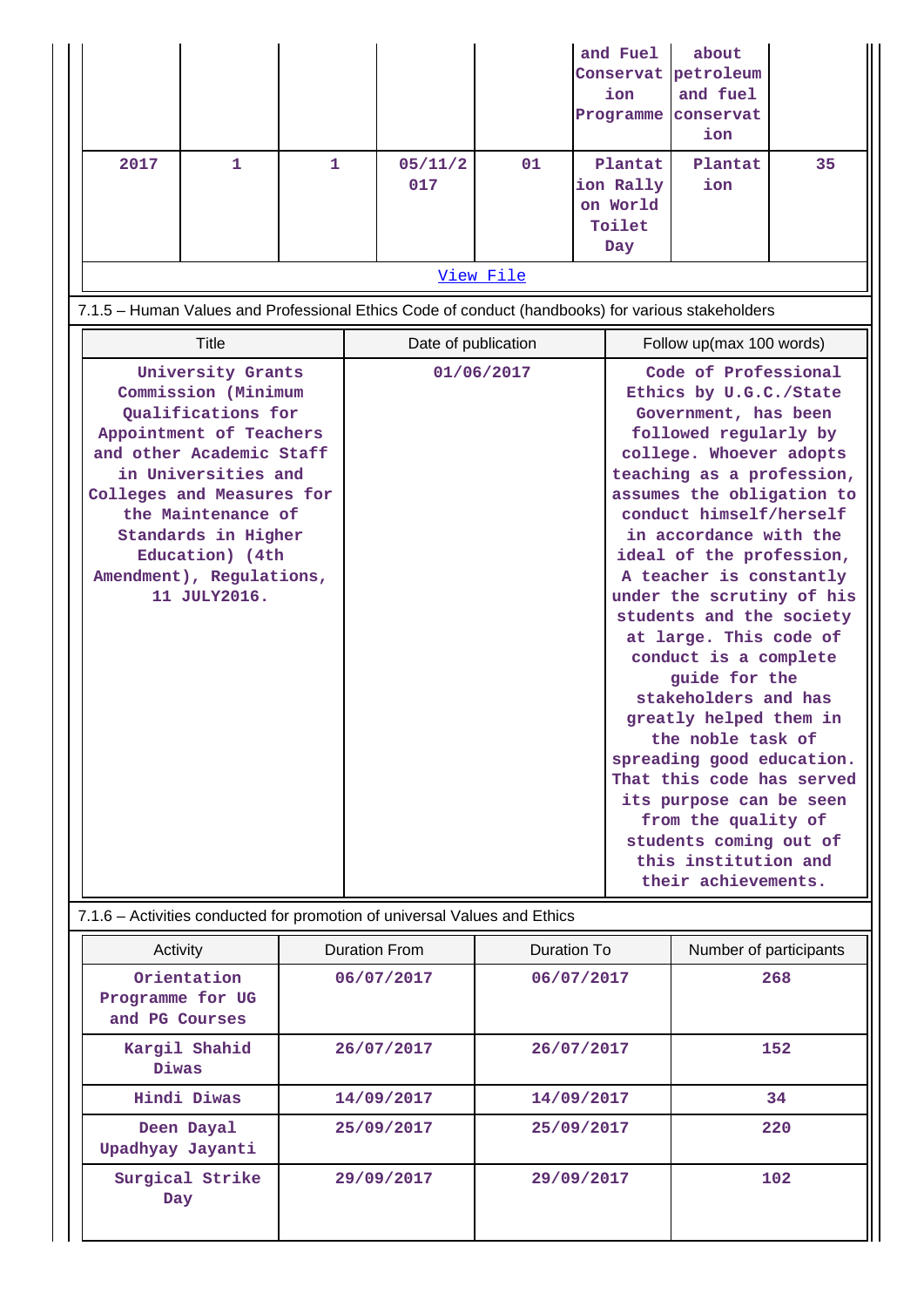| Constitution Day<br>and UN day   | 24/10/2017 | 24/10/2017 | 40  |  |
|----------------------------------|------------|------------|-----|--|
| Ekta Diwas                       | 31/10/2017 | 31/10/2017 | 190 |  |
| National<br><b>Education Day</b> | 11/11/2017 | 11/11/2017 | 45  |  |
| AIDS Day                         | 01/12/2017 | 01/12/2017 | 130 |  |
| Human Rights Day                 | 10/12/2017 | 10/12/2017 | 55  |  |
| View File                        |            |            |     |  |

7.1.7 – Initiatives taken by the institution to make the campus eco-friendly (at least five)

 **• Under the swccha bharat abhiyan many initiatives were taken by swacchata committee in the college .cleanliness drive was done in the campus with the help of students in the college . Habit of throwing rubbish always in dustbins was taught to students. COLLEGE was declared as No polythene zone to promote use of cloth bags in place of polythene. • Cleanliness drive is regularly conducted in college • Apart from small plants, big trees have been also planted in specified locations • Subhash Vatika is maintained in the college • Rubbish dry leaves etc. is not burnt and a compost pit was constructed for the purpose.**

### **7.2 – Best Practices**

#### 7.2.1 – Describe at least two institutional best practices

 **BEST PRACTICE NO.1: 1. TITLE OF THE PRACTICE: 'ENVIRONMENT PRESERVATION AWARENESS GENERATION IN WHICH NATIONAL STUDENT SEMINARS ARE ALSO HELD'. 2. OBJECTIVES OF THE PRACTICE: The objective of this practice is to enlighten the students and to protect our environment. It also aims to enhance their personalities and in both it is fully successful. Our environment today is greatly endangered and on verge of getting destroyed, thus it is all the more important to protect it now. 3.THE CONTEXT: The main purpose of this practice is to preserve our environment for ourselves and our future generations to come. Everywhere in the world and in India environment is getting destroyed by our lifestyle and by our bad habits of depleting our natural resources. In fact, we are playing havoc with nature thus it is now or never that we put a stop to it and for this AWARENESS GENERATION among the students and everyone else is very important. A NATIONAL CONFERENCE on ECOLOGICAL DEGRADATION ITS IMPACT ON SOCIO-ECONOMIC DEVELOPMENT was held on 2 3 February 2018 which was funded by Directorate of Higher Education had about 400 participants. 4. THE PRACTICE: The goal of this practice or policy followed by our institution is that the focus should be on protecting and preserving our environment. Moreover, as our college is solely of girls, they are more sincere in whatever they do once they realise the seriousness of the issue, they only have to be motivated and enlightened. Girl students are comparatively easy to handle, train and educate it being amply clear that in our country majority of the girls are comparatively simple, sincere, hard-working and dedicated to their studies and towards their families, college and nation. Thus, we have this wonderful group of people to work on. The results achieved show that this policy is good and ingenious. 5. EVIDENCE OF SUCCESS: It is a hugely successful practice in that many students effectively are opting for different careers now and many related with environment and thus this practice is very effective. Also, the atmosphere and environment of our college has undergone a sea change now it is so good now with its huge green cover and no sign of any plastic waste or any waste is there. The health of students and staff has both improved and they eager to come to college campus and eagerly do their duties. 6. PROBLEMS ENCOUNTERED AND RESOURCES REQUIRED: Financial crunch is there, sometimes motivation from students side is lacking, they are also not that much**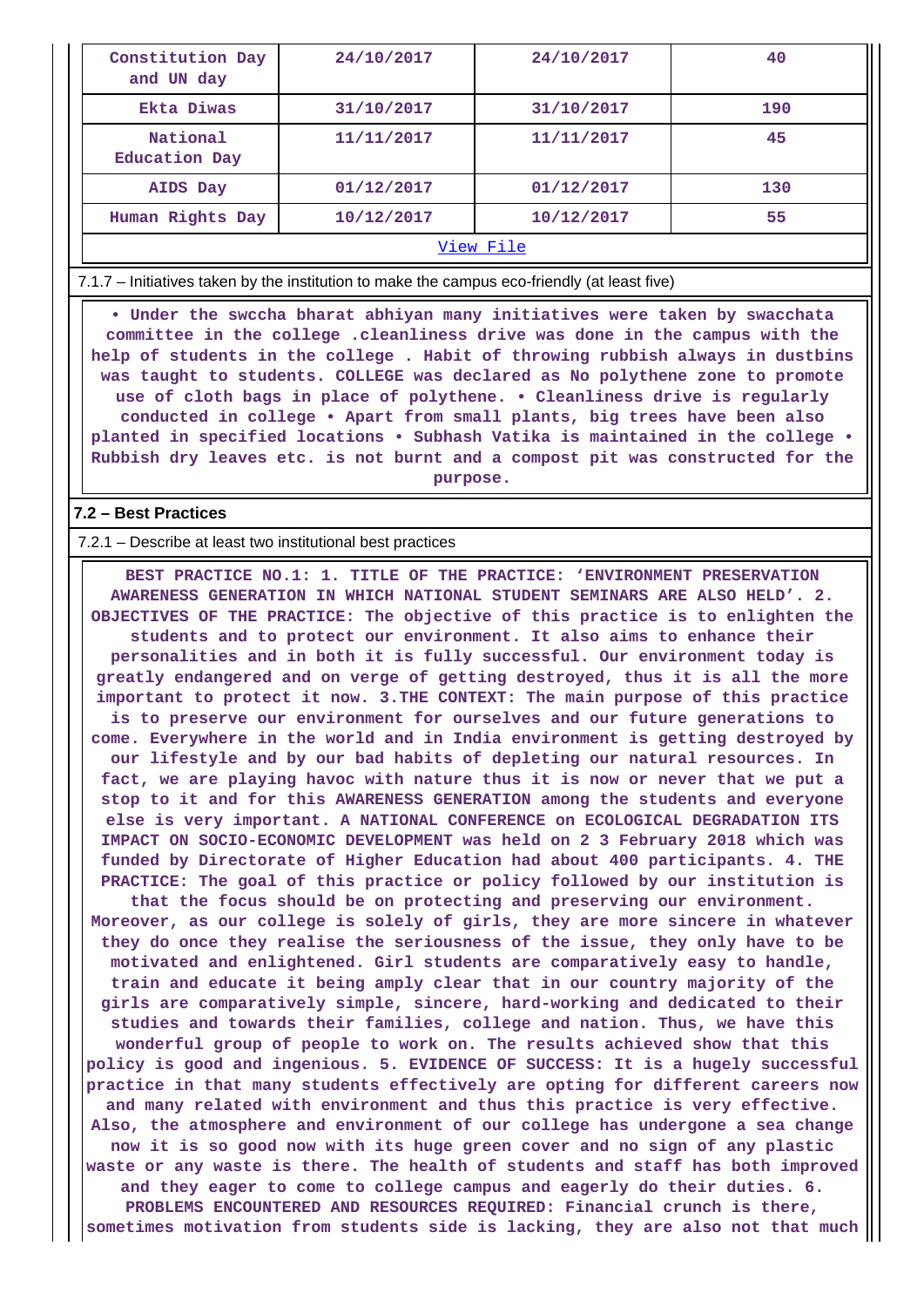**inclined to work for the sake of their country, nation and environment as maybe they as they are mostly from rural and poor backgrounds, their minds are occupied with the mundane duties and problems of day to day life and they have to help their families in every task. 7. NOTES (OPTIONAL): This practice is already very successful in the college. BEST PRACTICE NO.2: 1. TITLE OF PRACTICE: 'EVERY YEAR A CULTURAL EXTRAVAGANZA TITLED UNMESH IS HELD WHICH IS ACTUALLY AN INTER COLLEGE CULTURAL UNION . 2. OBJECTIVES OF THE PRACTICE: The aim of this practice is to make the girls' confident in their abilities and to acquire additional qualities. The main objective was to bring out the hidden potential and talents inherent in the students and then to polish their abilities so as to make them competitive with students of other colleges and then with the world at large. Also, one more important objective was to provide the students a very healthy atmosphere to compete in where there is nothing like the cut throat competition of the outside world and thus it provides a very healthy platform to the students to excel in their skills and with the motivation provided by the teachers of the college. 3.THE CONTEXT: It was observed that some form of innovative thinking and new endeavour was required for the girls and thus this UNMESH idea was adopted which has definitely enhanced the personalities of the girls and they also have the confidence also now that they have this additional talent by which also they can eke out a living in their future lives. Due to this the girls have learnt to be selfreliant, acquired qualities of leadership, initiative taking, creativeness, becoming enterprising and entrepreneurship and so on. 4. THE PRACTICE: This practice is thus: In this session the practice of UNMESH was started for first time. As the word UNMESH signifies awakening zeal to do something worthwhile, our college provides the opportunity to the students to unfold their potential in multifaceted directions and thus to bloom their overall personality by participating in various competitions organised in the inter-college cultural union. This is an event where the students take time off from their routine schedule and our able to unveil their talent by striving hard to acclaim their proficiency in various competitions. Since its inception, UNMESH has always brought out the best talents in the college to the fore. UNMESH is one of the most awaited events in the college campus. UNMESH is organised in the college at two levels intra college and inter college levels. In intra-college level, there is no limit on number of students who can participate in any competition but in inter college level, the number of students is restricted to two stuents. During 2017-18 session, UNMESH held om 8 9 December, 2017 and besides our college, five other colleges participated which were Maharaja Bijli Pasi Government P.G.College, Aashiyana, Lucknow and Pt. Deen Dayal Upadhyaya Government P.G.College, Rajajipuram, Lucknow, Karamat Hussain P.G.College, Lucknow, Mahamaya Govt. Degree College, Mahona, Lucknow Navyug Girls P.G. College, Lucknow. The different categories of competitions were eleven in number: Poster, Mehndi, Story Writing, Poem Recitation, Debate, Essay Writing, Singing,Group Singing, Dancing, Rangoli Flower Decoration. Thus due to this practice, the girls develop their personality and thus acquire that additional competitive edge over others. 5. EVIDENCE OF SUCCESS: The practice is very successful in that the students have become very confident and thoroughly know about their capacities and talents and in this way their general personality has become very wholesome and the students are continuously improving themselves and making ther parents and their college proud by their achievements, 6. PROBLEMS ENCOUNTERED AND RESOURCES REQUIRED: The challenging issues that have had to be faced and addressed in designing and implementing this practice is that it is sometimes very difficult to motivate the girls because the will for this has to come from their side only. We can only enlighten them and make them aware about the possibilities which will make them self-sufficient and empowered. But then the driving force has to come from their side only. But many a times this does not happen which exasperates us. Also, one financial problem is there that is that monetary resources are less**